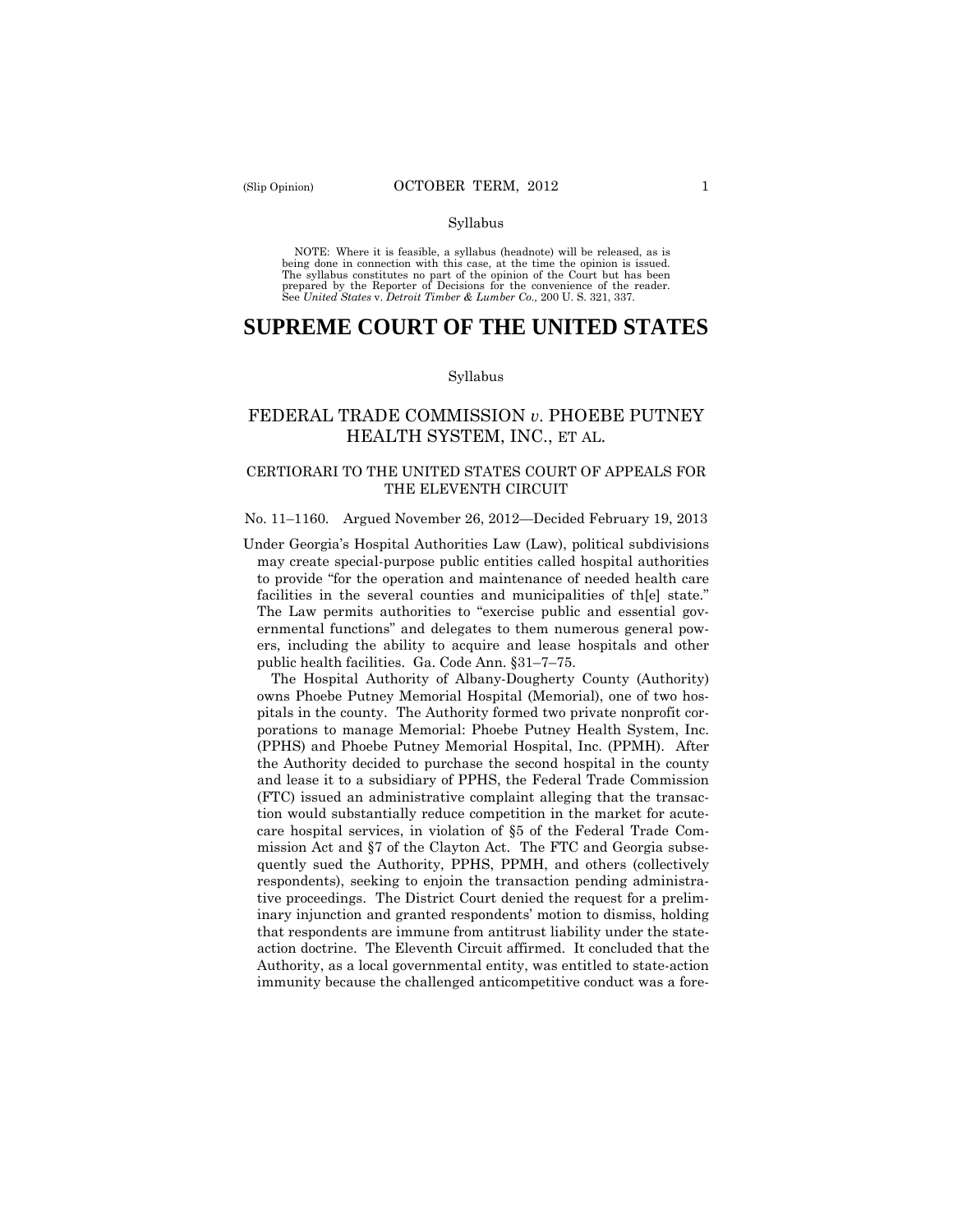#### Syllabus

seeable result of the Law. The court reasoned that the state legislature could have readily anticipated an anticompetitive effect, given the breadth of the powers delegated to hospital authorities, particularly leasing and acquisition powers that could lead to consolidation of hospital ownership.

*Held*: Because Georgia has not clearly articulated and affirmatively expressed a policy allowing hospital authorities to make acquisitions that substantially lessen competition, state-action immunity does not apply. Pp. 6–19.

(a) This Court recognized in *Parker* v. *Brown*, 317 U. S. 341, 350– 352, that the federal antitrust laws do not prevent States from imposing market restraints "as an act of government . . . ." Under the state-action doctrine, immunity from federal antitrust law may extend to nonstate actors carrying out the State's regulatory program. See, *e.g., Patrick* v. *Burget*, 486 U. S. 94, 99–100. But given the antitrust laws' values of free enterprise and economic competition, "stateaction immunity is disfavored," *FTC* v. *Ticor Title Ins. Co.*, 504 U. S. 621, 636, and is recognized only when it is clear that the challenged anticompetitive conduct is undertaken pursuant to the "State's own" regulatory scheme, *id.,* at 635. Immunity will attach only to activities of substate governmental entities that are undertaken pursuant to a "clearly articulated and affirmatively expressed" state policy to displace competition. *Community Communications Co.* v. *Boulder*, 455 U. S. 40, 52. A state legislature need not "expressly state" that intent, *Hallie* v. *Eau Claire*, 471 U. S. 34, 43, but the anticompetitive effect must have been the "foreseeable result" of what the State authorized, *id.,* at 42. Pp. 6–9.

 late anticompetitively. *Columbia* v. *Omni Outdoor Advertising, Inc.*, (b) Respondents' state-action immunity defense fails under the clear-articulation test because there is no evidence the State affirmatively contemplated that hospital authorities would displace competition by consolidating hospital ownership. The Authority's powers, including its acquisition and leasing powers, mirror general powers routinely conferred by state law on private corporations. More is required to establish state-action immunity; the Authority must show that it has been delegated authority not just to act, but to act or regu-499 U. S. 365, 372. In *Boulder*, this Court concluded that a Colorado law granting municipalities the power to enact ordinances governing local affairs did not satisfy the clear-articulation test, 455 U. S., at 55–56, because, when a State's position "is one of mere *neutrality* respecting the municipal actions challenged as anticompetitive," the State cannot be said to have " 'contemplated' " those anticompetitive actions, *id.,* at 55.

That principle controls here. Grants of general corporate power al-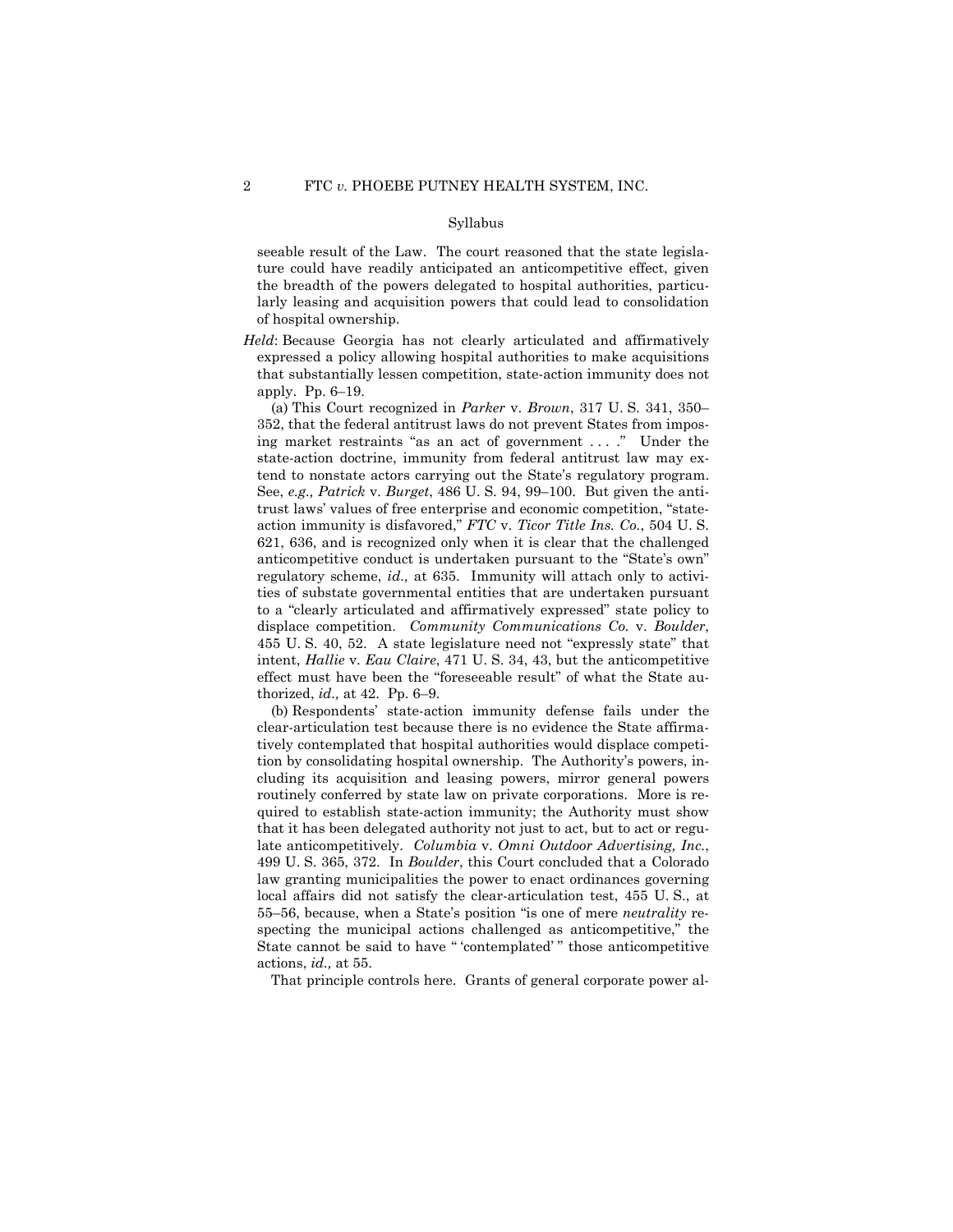#### Syllabus

lowing substate governmental entities to participate in a competitive marketplace are typically used without raising federal antitrust concerns, so a State cannot be said to have contemplated that such powers will be used anticompetitively. Here, though the Law allows the Authority to acquire hospitals, it does not clearly articulate and affirmatively express a state policy empowering the Authority to make acquisitions of existing hospitals that will substantially lessen competition. Pp. 9–10.

 power to act, it does so against the backdrop of federal antitrust law. (c) In concluding otherwise, the Eleventh Circuit applied the concept of "foreseeability" too loosely. This Court, recognizing that no legislature "can be expected to catalog all of the anticipated effects" of a statute delegating authority to a substate governmental entity, *Hallie,* 471 U. S., at 43, has approached the clear-articulation inquiry practically, but without diluting the ultimate requirement that the State must have affirmatively contemplated the displacement of competition such that the challenged anticompetitive effects can be attributed to the "state itself," *Parker*, 317 U. S., at 352. Thus, the Court has found a state policy to displace federal antitrust law was sufficiently expressed where the displacement of competition was the inherent, logical, or ordinary result of the exercise of authority delegated by the state legislature. In that scenario, the State must have foreseen and implicitly endorsed the anticompetitive effects as consistent with its policy goals. See *Hallie,* 471 U. S., at 41; *Omni,* 499 U. S., at 373. By contrast, when a State grants an entity a general Entities might transgress antitrust requirements by exercising their powers anticompetitively, but a reasonable legislature's ability to anticipate that possibility falls well short of clearly articulating an affirmative state policy to displace competition. The Eleventh Circuit's argument, echoed by respondents, that the case falls within the foreseeability standard used in *Hallie* and *Omni* is rejected. Pp. 11–14.

(d) Respondents' additional arguments are also unpersuasive. They contend that because hospital authorities are granted unique powers and responsibilities to fulfill Georgia's objective of providing access to adequate and affordable health care, it was foreseeable that they would decide that the best way to serve their communities was to acquire an existing local hospital, instead of incurring the additional expense and regulatory burden of expanding, or constructing, a facility. But even though the authorities may differ from private corporations offering hospital services, neither the Law nor any other state-law provision clearly articulates a state policy allowing authorities to exercise their general corporate powers without regard to anticompetitive effects. Respondents also contend that when there is doubt about whether the clear-articulation test is satisfied, federal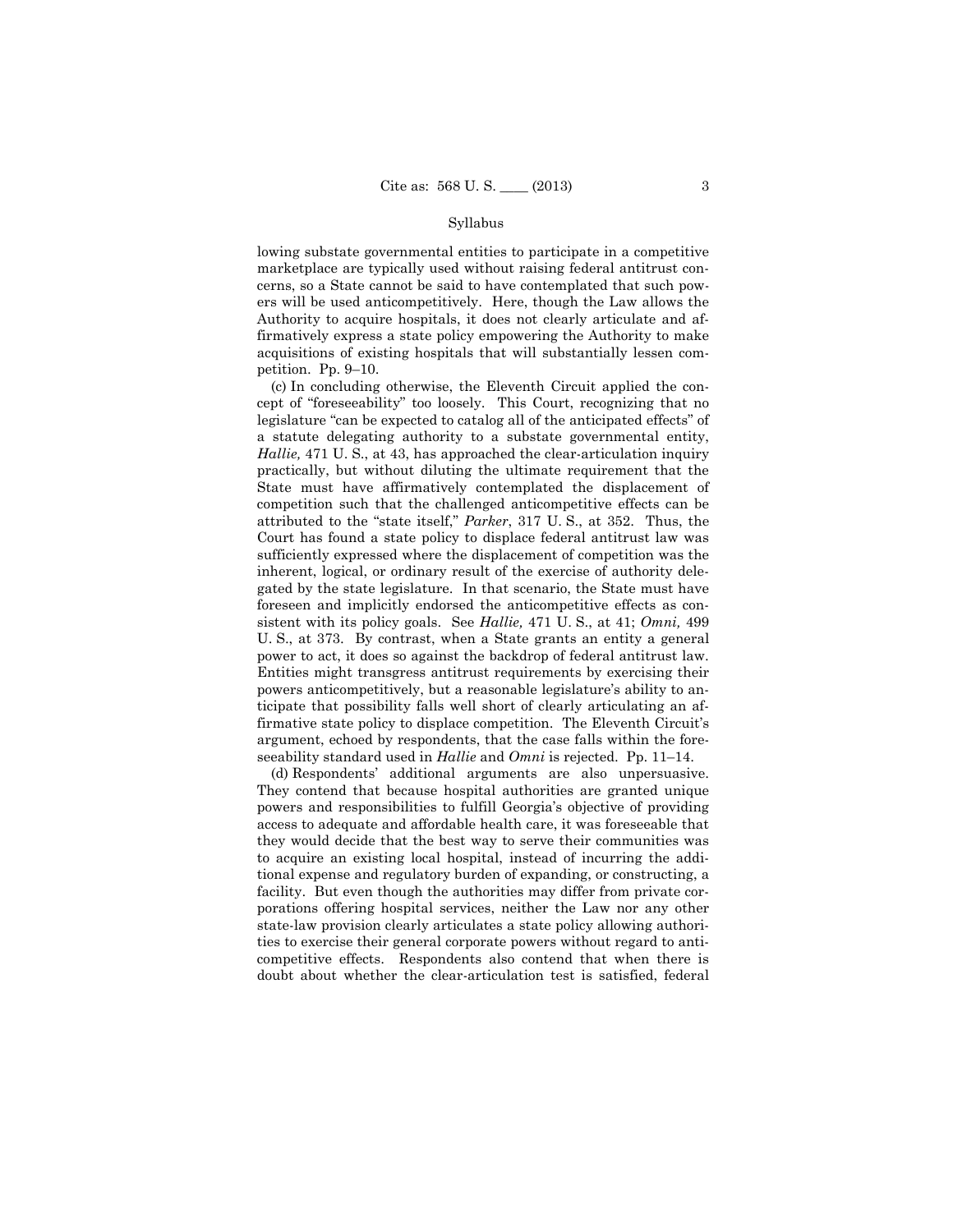## 4 FTC *v.* PHOEBE PUTNEY HEALTH SYSTEM, INC.

## Syllabus

courts should err on the side of recognizing immunity to avoid improper interference with state policy choices. But the Law here is not ambiguous, and respondents' suggestion is inconsistent with the principle that "state-action immunity is disfavored," *Ticor Title*, 504 U. S., at 636. Pp. 14–19.

663 F. 3d 1369, reversed and remanded.

SOTOMAYOR, J., delivered the opinion for a unanimous Court.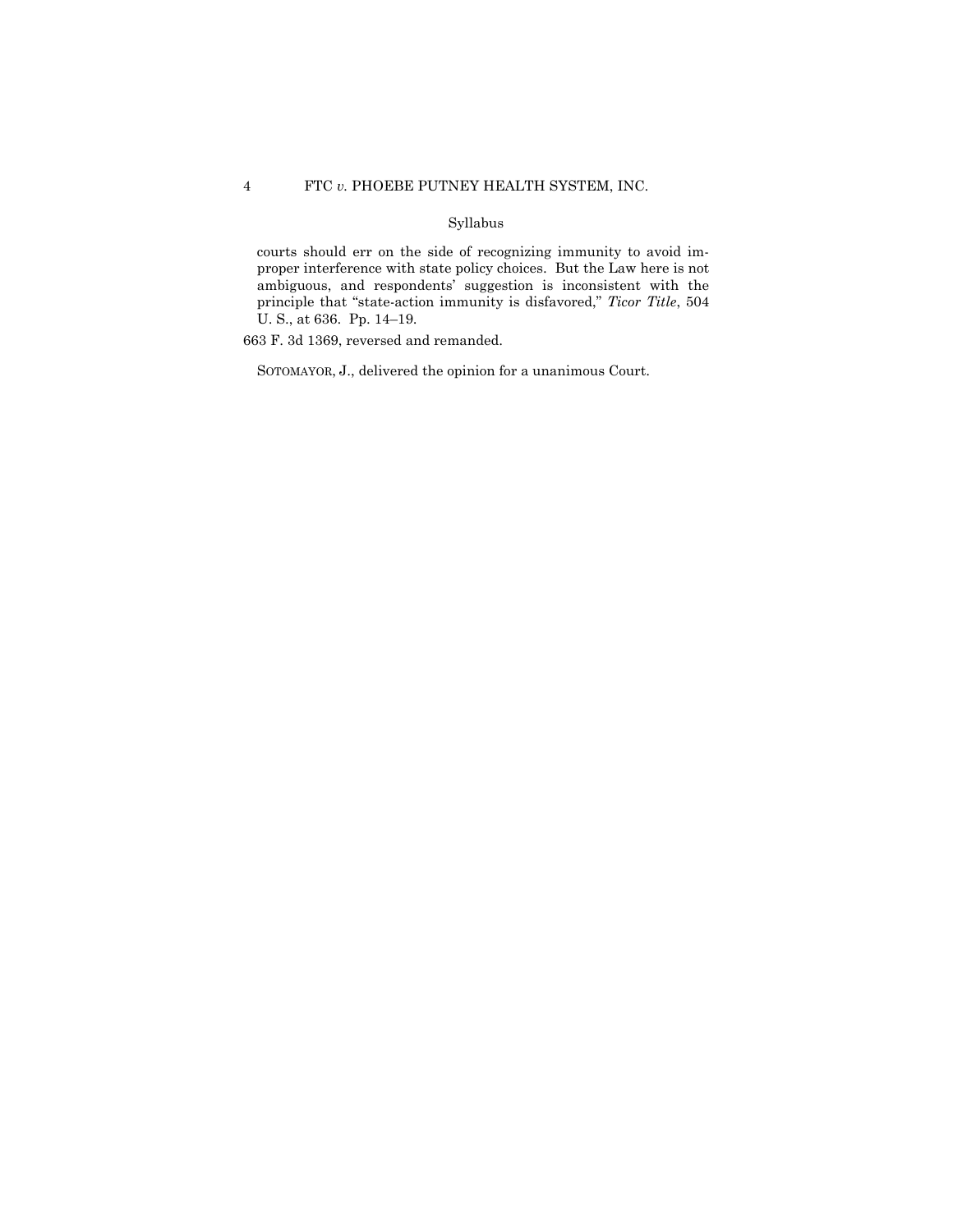preliminary print of the United States Reports. Readers are requested to notify the Reporter of Decisions, Supreme Court of the United States, Wash- ington, D. C. 20543, of any typographical or other formal errors, in order that corrections may be made before the preliminary print goes to press. NOTICE: This opinion is subject to formal revision before publication in the

## $\frac{1}{2}$  ,  $\frac{1}{2}$  ,  $\frac{1}{2}$  ,  $\frac{1}{2}$  ,  $\frac{1}{2}$  ,  $\frac{1}{2}$  ,  $\frac{1}{2}$ **SUPREME COURT OF THE UNITED STATES**

### $\frac{1}{2}$  ,  $\frac{1}{2}$  ,  $\frac{1}{2}$  ,  $\frac{1}{2}$  ,  $\frac{1}{2}$  ,  $\frac{1}{2}$ No. 11–1160

## FEDERAL TRADE COMMISSION, PETITIONER *v.* PHOEBE PUTNEY HEALTH SYSTEM, INC., ET AL.

## ON WRIT OF CERTIORARI TO THE UNITED STATES COURT OF APPEALS FOR THE ELEVENTH CIRCUIT

## [February 19, 2013]

## JUSTICE SOTOMAYOR delivered the opinion of the Court.

Under this Court's state-action immunity doctrine, when a local governmental entity acts pursuant to a clearly articulated and affirmatively expressed state policy to displace competition, it is exempt from scrutiny under the federal antitrust laws. In this case, we must decide whether a Georgia law that creates special-purpose public entities called hospital authorities and gives those entities general corporate powers, including the power to acquire hospitals, clearly articulates and affirmatively expresses a state policy to permit acquisitions that substantially lessen competition. Because Georgia's grant of general corporate powers to hospital authorities does not include permission to use those powers anticompetitively, we hold that the clear-articulation test is not satisfied and stateaction immunity does not apply.

# I

# A

In 1941, the State of Georgia amended its Constitution to allow political subdivisions to provide health care ser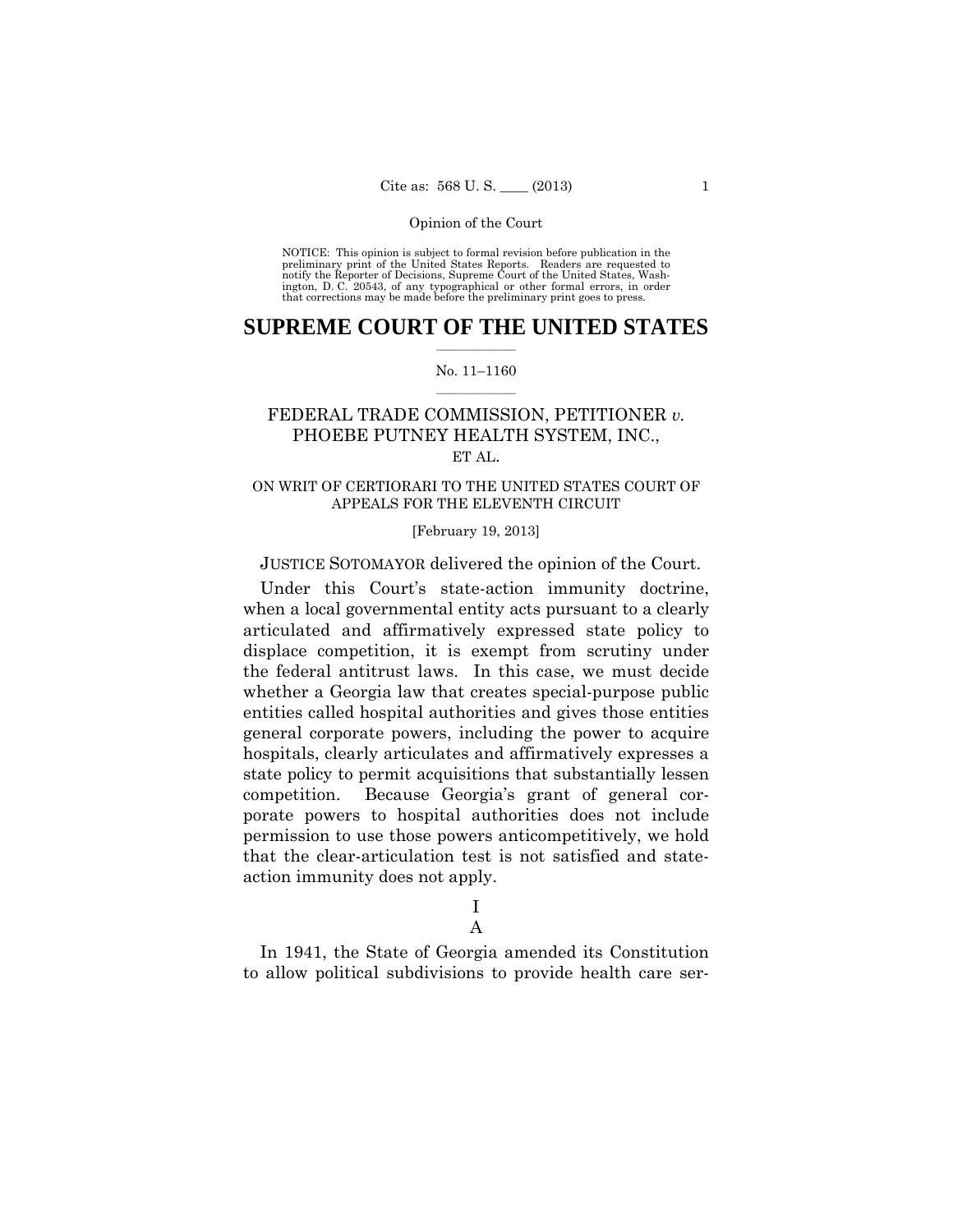vices. 1941 Ga. Laws p. 50. The State concurrently enacted the Hospital Authorities Law (Law), *id.*, at 241, Ga. Code Ann. §31–7–70 *et seq.* (2012), "to provide a mechanism for the operation and maintenance of needed health care facilities in the several counties and municipalities of th[e] state." §31–7–76(a). "The purpose of the constitutional provision and the statute based thereon was to . . . create an organization which could carry out and make more workable the duty which the State owed to its indigent sick." *DeJarnette* v. *Hospital Auth. of Albany*, 195 Ga. 189, 200, 23 S. E. 2d 716, 723 (1942) (citations omitted). As amended, the Law authorizes each county and municipality, and certain combinations of counties or municipalities, to create "a public body corporate and politic" called a "hospital authority." §§31–7–72(a), (d). Hospital authorities are governed by 5- to 9-member boards that are appointed by the governing body of the county or municipality in their area of operation. §31–7– 72(a).

Under the Law, a hospital authority "exercise[s] public and essential governmental functions" and is delegated "all the powers necessary or convenient to carry out and effectuate" the Law's purposes. §31–7–75. Giving more content to that general delegation, the Law enumerates 27 powers conferred upon hospital authorities, including the power "[t]o acquire by purchase, lease, or otherwise and to operate projects," §31–7–75(4), which are defined to include hospitals and other public health facilities, §31–7– 71(5); "[t]o construct, reconstruct, improve, alter, and repair projects,"  $\S31-7-75(5)$ ; "[t]o lease ... for operation by others any project" provided certain conditions are satisfied, §31–7–75(7); and "[t]o establish rates and charges for the services and use of the facilities of the authority," §31–7–75(10). Hospital authorities may not operate or construct any project for profit, and accordingly they must set rates so as only to cover operating expenses and create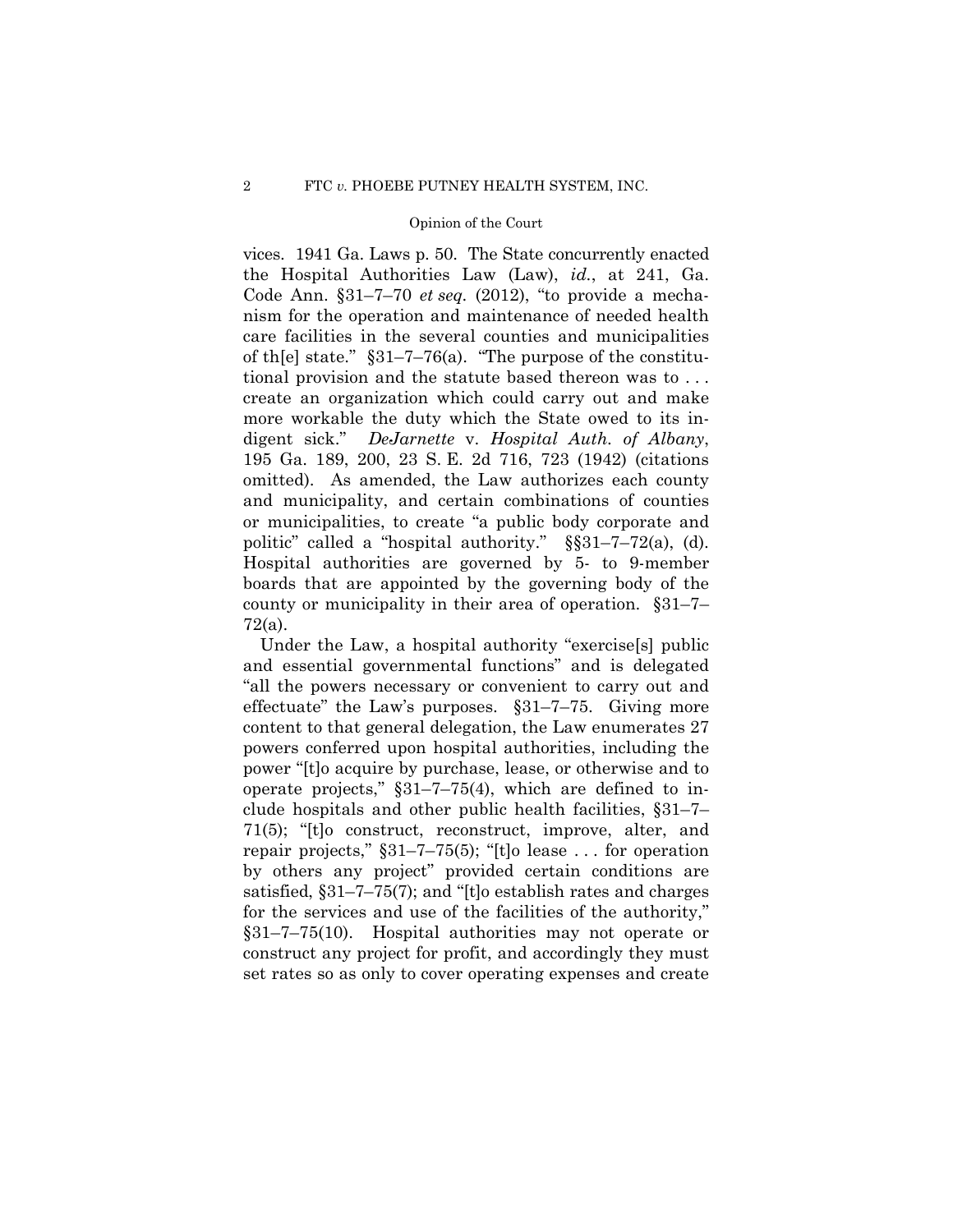reasonable reserves. §31–7–77.

## B

In the same year that the Law was adopted, the city of Albany and Dougherty County established the Hospital Authority of Albany-Dougherty County (Authority) and the Authority promptly acquired Phoebe Putney Memorial Hospital (Memorial), which has been in operation in Albany since 1911. In 1990, the Authority restructured its operations by forming two private nonprofit corporations to manage Memorial: Phoebe Putney Health System, Inc. (PPHS), and its subsidiary, Phoebe Putney Memorial Hospital, Inc. (PPMH). The Authority leased Memorial to PPMH for \$1 per year for 40 years. Under the lease, PPMH has exclusive authority over the operation of Memorial, including the ability to set rates for services. Consistent with §31–7–75(7), PPMH is subject to lease conditions that require provision of care to the indigent sick and limit its rate of return.

Memorial is one of two hospitals in Dougherty County. The second, Palmyra Medical Center (Palmyra), was established in Albany in 1971 and is located just two miles from Memorial. At the time suit was brought in this case, Palmyra was operated by a national for-profit hospital network, HCA, Inc. (HCA). Together, Memorial and Palmyra account for 86 percent of the market for acute-care hospital services provided to commercial health care plans and their customers in the six counties surrounding Albany. Memorial accounts for 75 percent of that market on its own.

In 2010, PPHS began discussions with HCA about acquiring Palmyra. Following negotiations, PPHS presented the Authority with a plan under which the Authority would purchase Palmyra with PPHS controlled funds and then lease Palmyra to a PPHS subsidiary for \$1 per year under the Memorial lease agreement. The Authority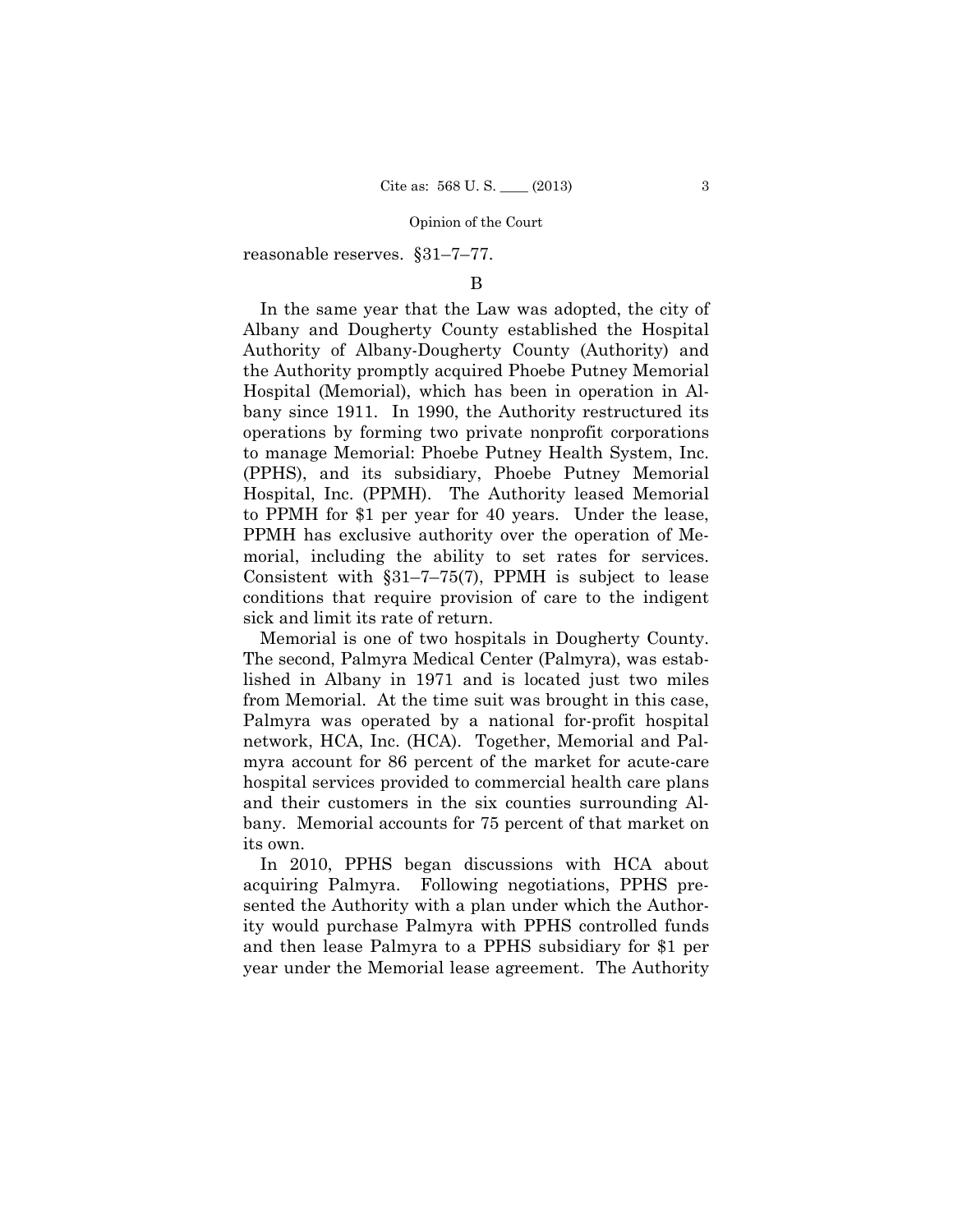unanimously approved the transaction.

The Federal Trade Commission (FTC) shortly thereafter issued an administrative complaint alleging that the proposed purchase-and-lease transaction would create a virtual monopoly and would substantially reduce competition in the market for acute-care hospital services, in violation of §5 of the Federal Trade Commission Act, 38 Stat. 719, 15 U. S. C. §45, and §7 of the Clayton Act, 38 Stat. 731, 15 U. S. C. §18. The FTC, along with the State of Georgia,1 subsequently filed suit against the Authority, HCA, Palmyra, PPHS, PPMH, and the new PPHS subsidiary created to manage Palmyra (collectively respondents), seeking to enjoin the transaction pending administrative proceedings. See 15 U. S. C. §§26, 53(b).

The United States District Court for the Middle District of Georgia denied the request for a preliminary injunction and granted respondents' motion to dismiss. 793 F. Supp. 2d 1356 (2011). The District Court held that respondents are immune from antitrust liability under the state-action doctrine. See *id.,* at 1366–1381.

The United States Court of Appeals for the Eleventh Circuit affirmed. 663 F. 3d 1369 (2011). As an initial matter, the court "agree[d] with the [FTC] that, on the facts alleged, the joint operation of Memorial and Palmyra would substantially lessen competition or tend to create, if not create, a monopoly." *Id.,* at 1375. But the court concluded that the transaction was immune from antitrust liability. See *id.,* at 1375–1378. The Court of Appeals explained that as a local governmental entity, the Authority was entitled to state-action immunity if the challenged anticompetitive conduct was a "'foreseeable result'" of Georgia's legislation. *Id.*, at 1375. According to the court, anticompetitive conduct is foreseeable if it could have been

<sup>1</sup>Georgia did not join the notice of appeal filed by the FTC and is no longer a party in the case.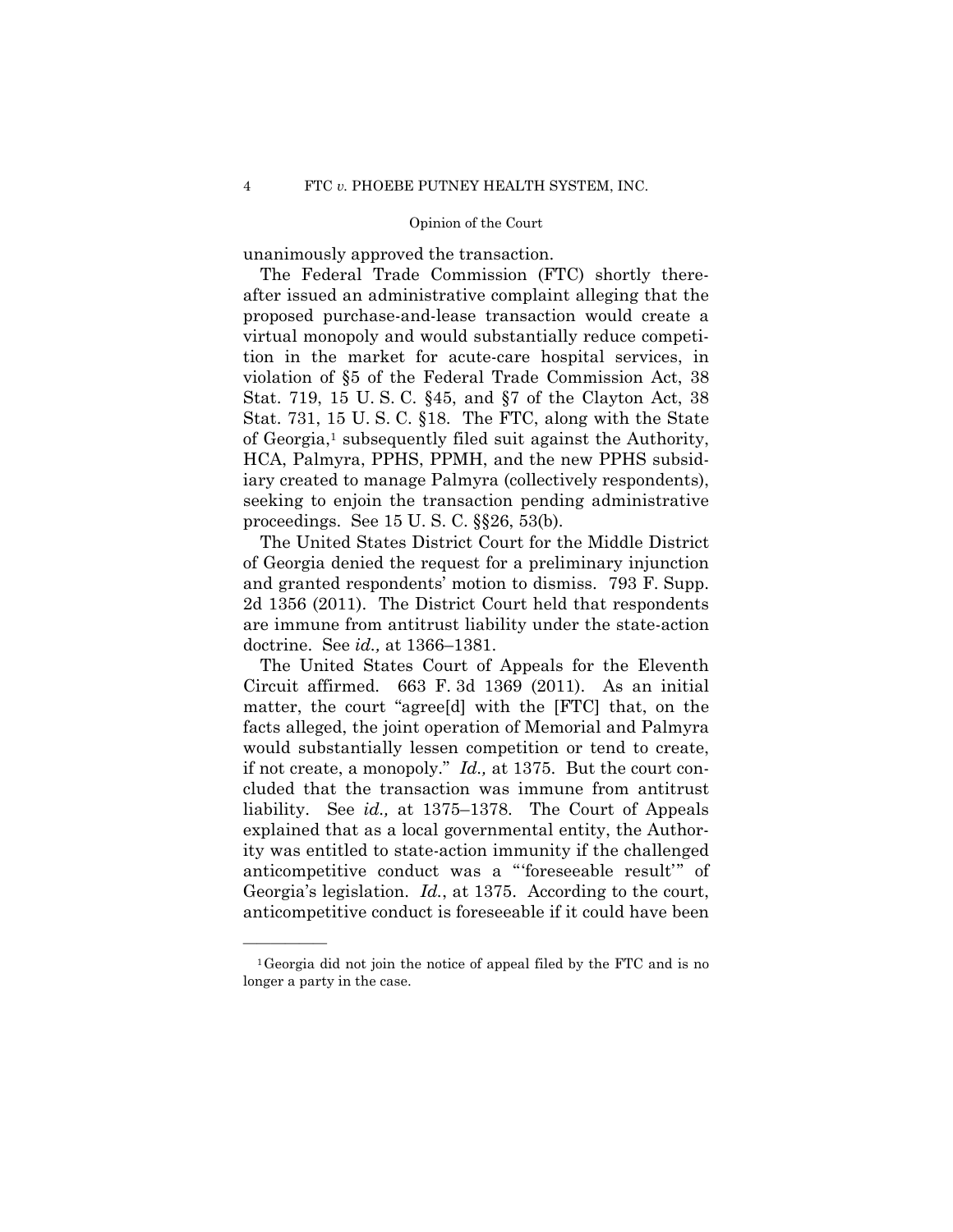"'reasonably anticipated'" by the state legislature; it is not necessary, the court reasoned, for an anticompetitive effect to "be 'one that ordinarily occurs, routinely occurs, or is inherently likely to occur as a result of the empowering legislation.'" *Id.,* at 1375–1376 (quoting *FTC* v. *Hospital Bd. of Directors of Lee Cty.*, 38 F. 3d 1184, 1188, 1190– 1191 (CA11 1994)). Applying that standard, the Court of Appeals concluded that the Law contemplated the anticompetitive conduct challenged by the FTC. The court noted the "impressive breadth" of the powers given to hospital authorities, which include traditional powers of private corporations and a few additional capabilities, such as the power to exercise eminent domain. See 663 F. 3d, at 1376. More specifically, the court reasoned that the Georgia Legislature must have anticipated that the grant of power to hospital authorities to acquire and lease projects would produce anticompetitive effects because "[f]oreseeably, acquisitions could consolidate ownership of competing hospitals, eliminating competition between them." *Id.,* at 1377.2

The Court of Appeals also rejected the FTC's alternative argument that state-action immunity did not apply because the transaction in substance involved a transfer of control over Palmyra from one private entity to another, with the Authority acting as a mere conduit for the sale to evade antitrust liability. See *id.,* at 1376, n. 12.

We granted certiorari on two questions: whether the

<sup>2</sup> In tension with the Court of Appeals' decision, other Circuits have held in analogous circumstances that substate governmental entities exercising general corporate powers were not entitled to state-action immunity. See *Kay Elec. Cooperative* v. *Newkirk,* 647 F. 3d 1039, 1043, 1045–1047 (CA10 2011); *First Am. Title Co.* v. *Devaugh*, 480 F. 3d 438, 456–457 (CA6 2007); *Surgical Care Center of Hammond, L. C.* v. *Hospital Serv. Dist. No. 1*, 171 F. 3d 231, 235–236 (CA5 1999) (en banc); *Lancaster Community Hospital* v. *Antelope Valley Hospital Dist.*, 940 F. 2d 397, 402–403 (CA9 1991).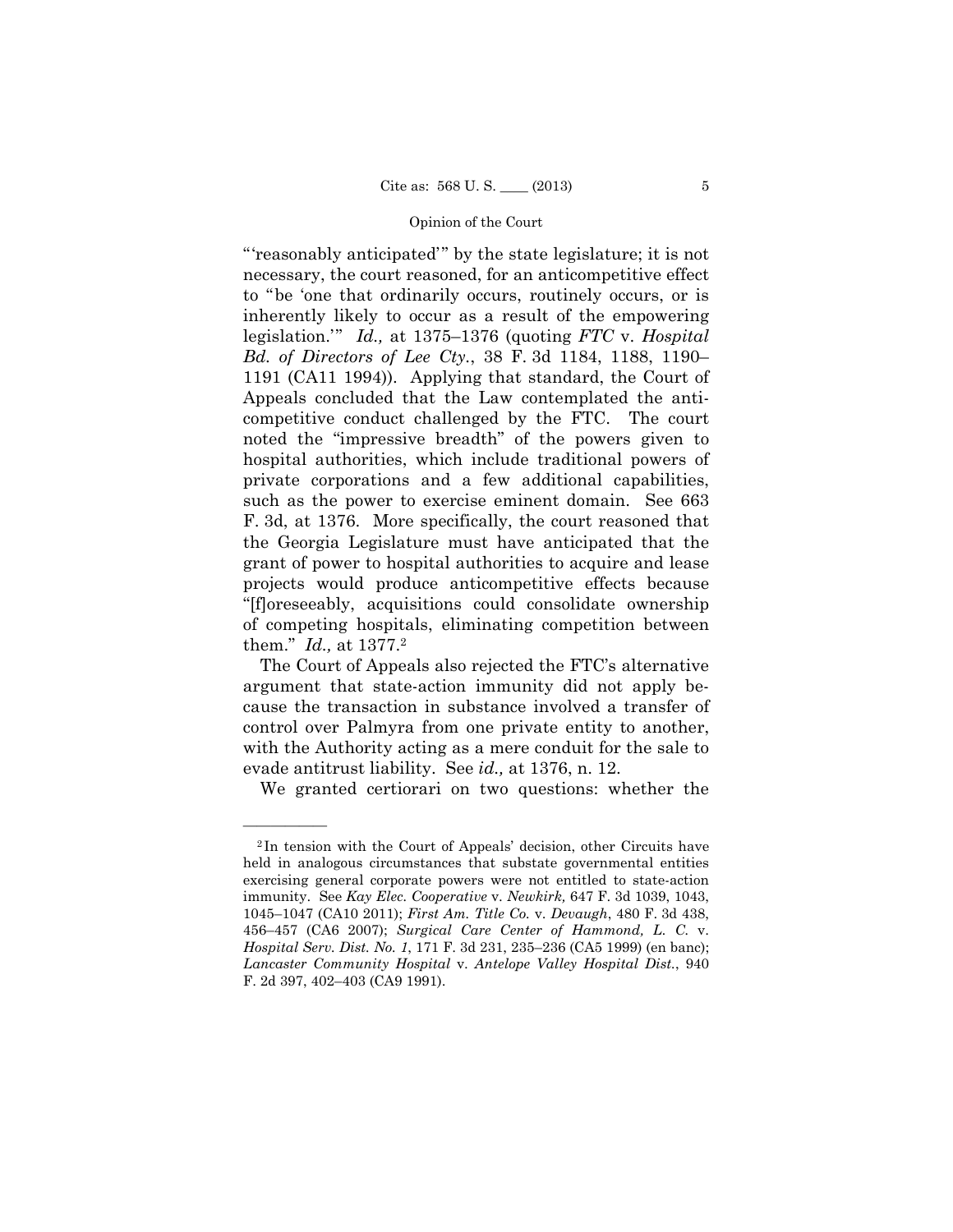### 6 FTC *v.* PHOEBE PUTNEY HEALTH SYSTEM, INC.

## Opinion of the Court

Georgia Legislature, through the powers it vested in hospital authorities, clearly articulated and affirmatively expressed a state policy to displace competition in the market for hospital services; and if so, whether stateaction immunity is nonetheless inapplicable as a result of the Authority's minimal participation in negotiating the terms of the sale of Palymra and the Authority's limited supervision of the two hospitals' operations. See 567 U. S.  $\_\_$  (2012). Concluding that the answer to the first question is "no," we reverse without reaching the second question.3

II

 In *Parker* v. *Brown*, 317 U. S. 341 (1943), this Court held that because "nothing in the language of the Sherman Act [15 U. S. C. §1 *et seq.*] or in its history" suggested that Congress intended to restrict the sovereign capacity of the States to regulate their economies, the Act should not be read to bar States from imposing market restraints "as an act of government." *Id.,* at 350, 352. Following *Parker*, we have held that under certain circumstances, immunity from the federal antitrust laws may extend to nonstate actors carrying out the State's regulatory program. See *Patrick* v. *Burget*, 486 U. S. 94, 99–100 (1988); *Southern Motor Carriers Rate Conference, Inc.* v. *United States*, 471 U. S. 48, 56–57 (1985).

<sup>3</sup>After issuing its decision, the Court of Appeals dissolved the temporary injunction that it had granted pending appeal and the transaction closed. The case is not moot, however, because the District Court on remand could enjoin respondents from taking actions that would disturb the status quo and impede a final remedial decree. See *Knox* v. *Service Employees*, 567 U. S. \_\_\_, \_\_\_ (2012) (slip op., at 7) ("A case becomes moot only when it is impossible for a court to grant any effectual relief whatever to the prevailing party" (internal quotation marks omitted)); see also *FTC* v. *Whole Foods Market, Inc.*, 548 F. 3d 1028, 1033–1034 (CADC 2008) (opinion of Brown, J.) (rejecting a mootness argument in a similar posture).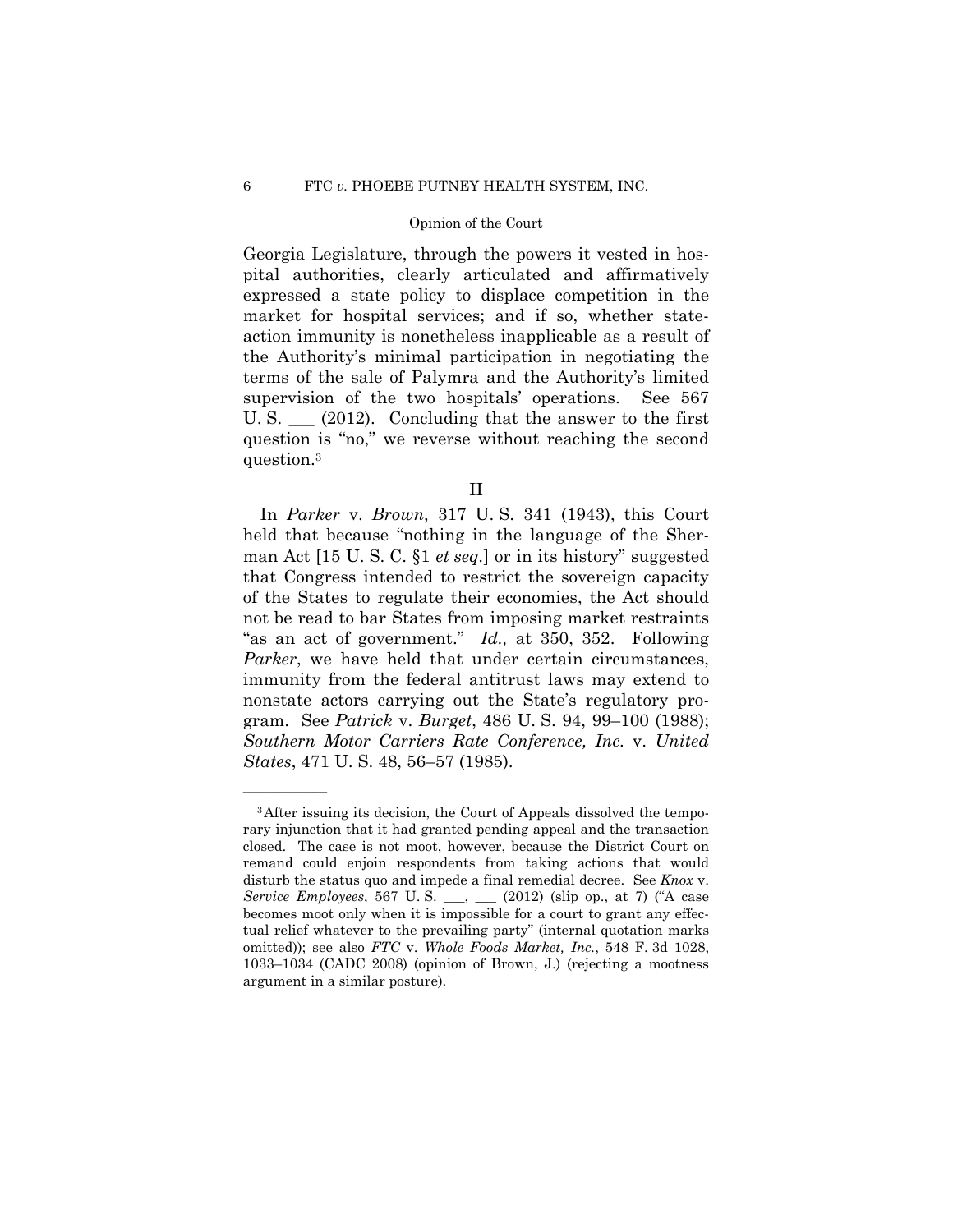But given the fundamental national values of free enterprise and economic competition that are embodied in the federal antitrust laws, "state-action immunity is disfavored, much as are repeals by implication." *FTC* v. *Ticor Title Ins. Co.*, 504 U. S. 621, 636 (1992). Consistent with this preference, we recognize state-action immunity only when it is clear that the challenged anticompetitive conduct is undertaken pursuant to a regulatory scheme that "is the State's own." *Id.,* at 635. Accordingly, "[c]loser analysis is required when the activity at issue is not directly that of" the State itself, but rather "is carried out by others pursuant to state authorization." *Hoover* v. *Ronwin*, 466 U. S. 558, 568 (1984)*.* When determining whether the anticompetitive acts of private parties are entitled to immunity, we employ a two-part test, requiring first that "the challenged restraint . . . be one clearly articulated and affirmatively expressed as state policy," and second that "the policy . . . be actively supervised by the State." *California Retail Liquor Dealers Assn.* v. *Midcal Aluminum, Inc.*, 445 U. S. 97, 105 (1980) (internal quotation marks omitted).

This case involves allegedly anticompetitive conduct undertaken by a substate governmental entity. Because municipalities and other political subdivisions are not themselves sovereign, state-action immunity under *Parker*  does not apply to them directly. See *Columbia* v. *Omni Outdoor Advertising, Inc.*, 499 U. S. 365, 370 (1991); *Lafayette* v. *Louisiana Power & Light Co.*, 435 U. S. 389, 411– 413 (1978) (plurality opinion). At the same time, however, substate governmental entities do receive immunity from antitrust scrutiny when they act "pursuant to state policy to displace competition with regulation or monopoly public service." *Id.*, at 413.4 This rule "preserves to the States"

<sup>4</sup>An *amicus curiae* contends that we should recognize and apply a "market participant" exception to state-action immunity because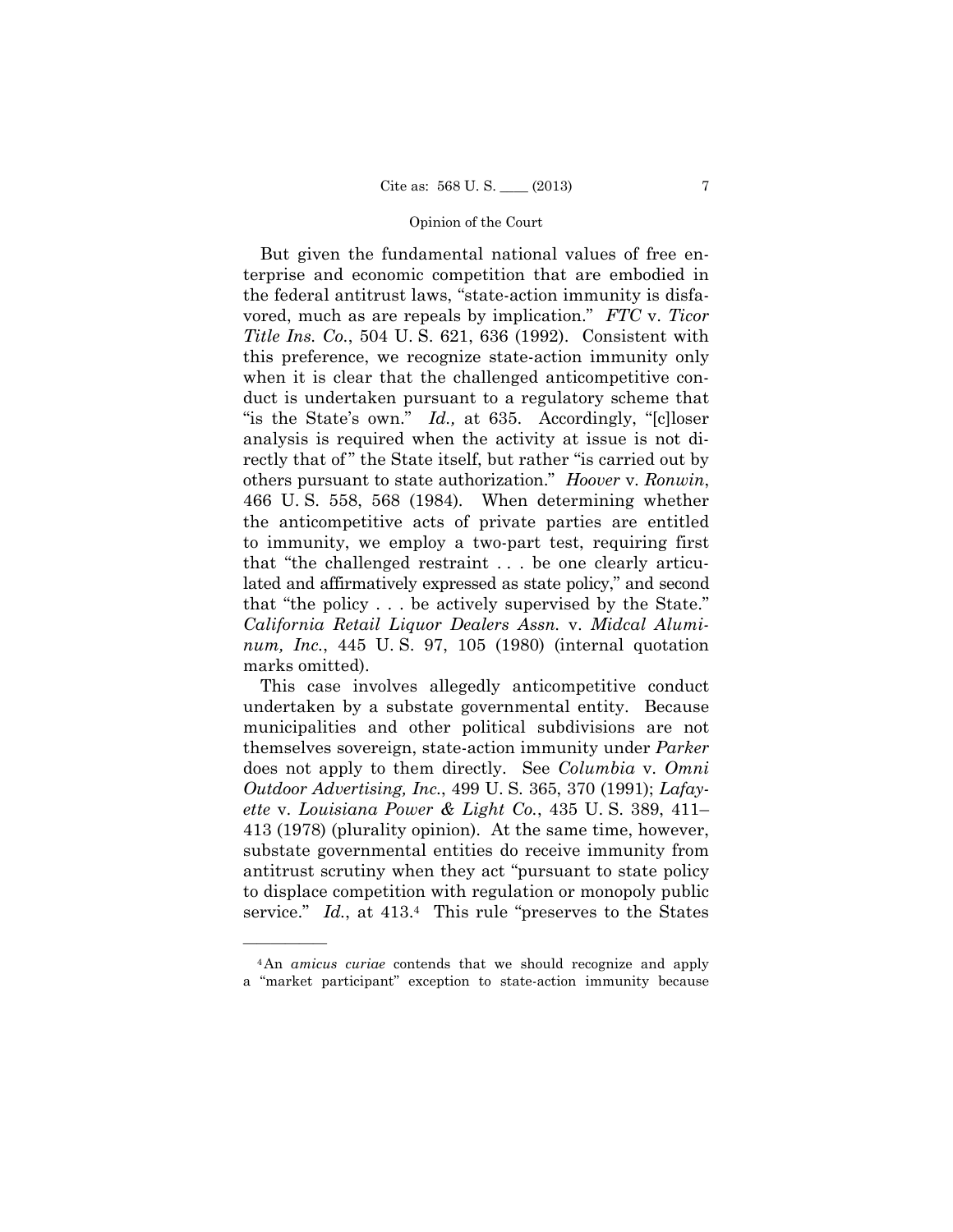their freedom . . . to use their municipalities to administer state regulatory policies free of the inhibitions of the federal antitrust laws without at the same time permitting purely parochial interests to disrupt the Nation's freemarket goals." *Id.*, at 415–416.

As with private parties, immunity will only attach to the activities of local governmental entities if they are undertaken pursuant to a "clearly articulated and affirmatively expressed" state policy to displace competition. *Community Communications Co.* v. *Boulder*, 455 U. S. 40, 52 (1982). But unlike private parties, such entities are not subject to the "active state supervision requirement" because they have less of an incentive to pursue their own self-interest under the guise of implementing state policies. *Hallie* v. *Eau Claire*, 471 U. S. 34, 46–47 (1985).5

"[T]o pass the 'clear articulation' test," a state legislature need not "expressly state in a statute or its legislative history that the legislature intends for the delegated action to have anticompetitive effects." *Id.,* at 43. Rather, we explained in *Hallie* that state-action immunity applies if the anticompetitive effect was the "foreseeable result" of what the State authorized. *Id.*, at 42. We applied that

 (leaving open the possibility of a market participant exception). Be-Georgia's hospital authorities engage in proprietary activities. Brief for National Federation of Independent Business 6–24; see also *Columbia*  v. *Omni Outdoor Advertising, Inc.*, 499 U. S. 365, 374–375, 379 (1991) cause this argument was not raised by the parties or passed on by the lower courts, we do not consider it. *United Parcel Service, Inc.* v. *Mitchell*, 451 U. S. 56, 60, n. 2 (1981).<br><sup>5</sup>The Eleventh Circuit has held that while Georgia's hospital authori-

ties are "unique entities" that lie "somewhere between a local, generalpurpose governing body (such as a city or county) and a corporation," they qualify as "an instrumentality, agency, or 'political subdivision' of Georgia for purposes of state action immunity." *Crosby* v. *Hospital Auth. of Valdosta & Lowndes Cty.*, 93 F. 3d 1515, 1524–1526 (1996). The FTC has not challenged that characterization of Georgia's hospital authorities, and we accordingly operate from the assumption that hospital authorities are akin to political subdivisions.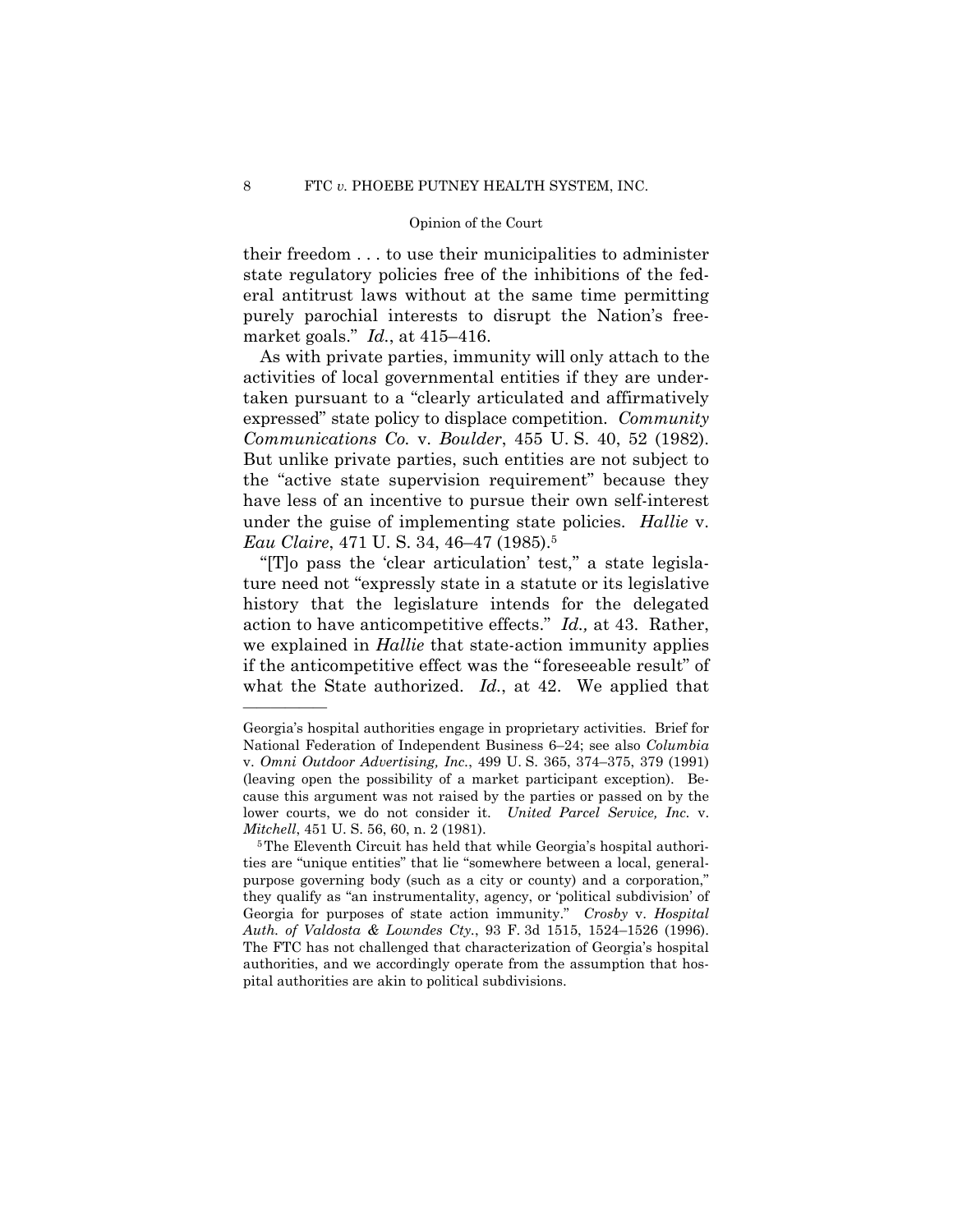principle in *Omni*, where we concluded that the cleararticulation test was satisfied because the suppression of competition in the billboard market was the foreseeable result of a state statute authorizing municipalities to adopt zoning ordinances regulating the construction of buildings and other structures. 499 U. S., at 373.

## III A

Applying the clear-articulation test to the Law before us, we conclude that respondents' claim for state-action immunity fails because there is no evidence the State affirmatively contemplated that hospital authorities would displace competition by consolidating hospital ownership. The acquisition and leasing powers exercised by the Authority in the challenged transaction, which were the principal powers relied upon by the Court of Appeals in finding state-action immunity, see 663 F. 3d, at 1377, mirror general powers routinely conferred by state law upon private corporations.6 Other powers possessed by hospital authorities that the Court of Appeals characterized as having "impressive breadth," *id.*, at 1376, also fit this pattern, including the ability to make and execute contracts,  $\S31-7-75(3)$ , to set rates for services,  $\S31-7 75(10)$ , to sue and be sued,  $\S31-7-75(1)$ , to borrow money, §31–7–75(17), and the residual authority to exercise any or all powers possessed by private corporations, §31–7– 75(21).

Our case law makes clear that state-law authority to act is insufficient to establish state-action immunity; the

 $6$ Compare Ga. Code Ann.  $\S$  $31-7-75(4)$ , (7) (2012) (authorizing hospital authorities to acquire projects and enter lease agreements), with §14–2–302 (outlining general powers of private corporations in Georgia, which include the ability to acquire and lease property), §14–2–1101 (allowing corporate mergers), and  $\S14-2-1201$ ,  $14-2-1202$  (allowing sales of corporate assets to other corporations).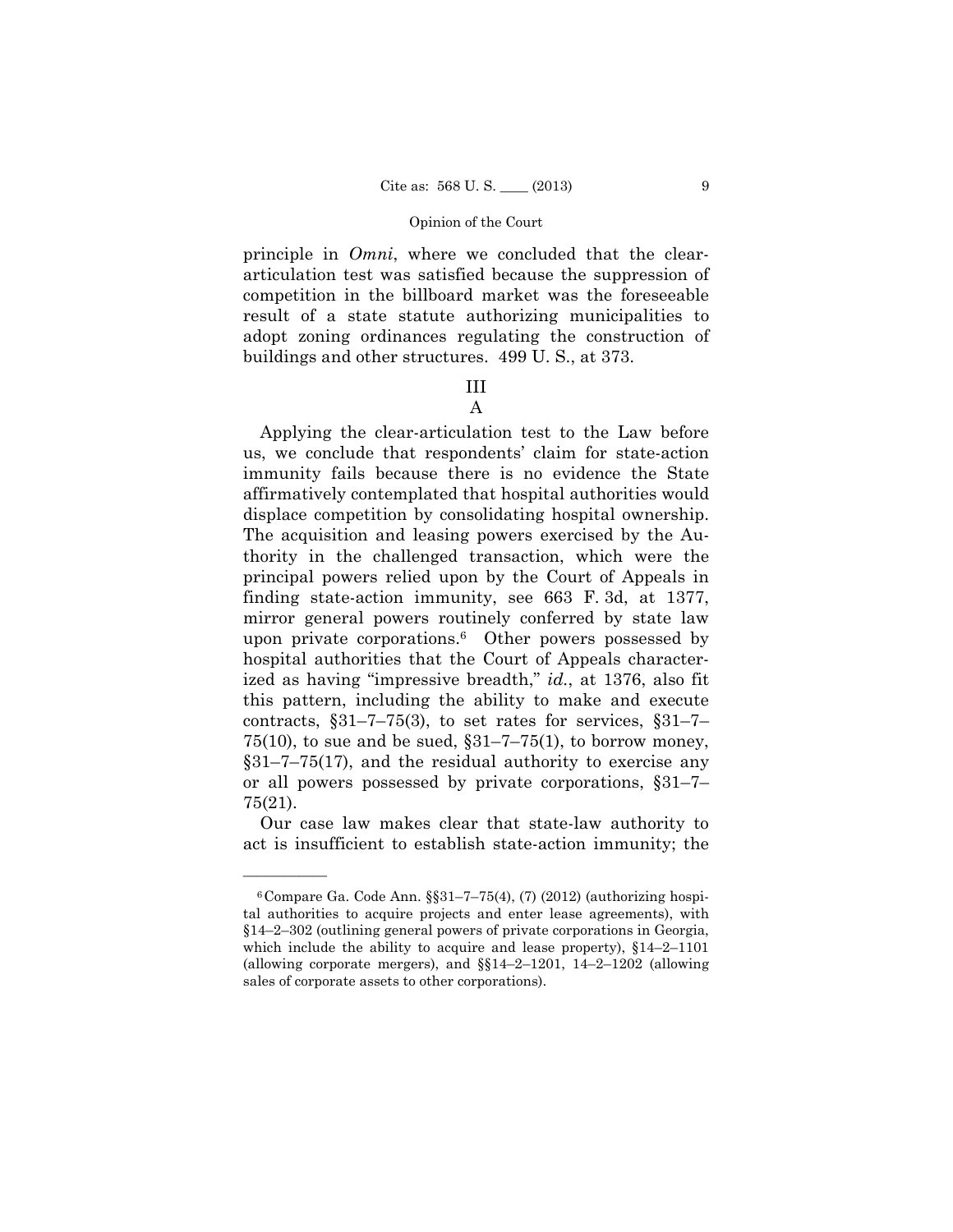a cable provider's expansion of service. *Id.,* at 45–46. But substate governmental entity must also show that it has been delegated authority to act or regulate anticompetitively. See *Omni*, 499 U. S., at 372. In *Boulder*, we held that Colorado's Home Rule Amendment allowing municipalities to govern local affairs did not satisfy the cleararticulation test. 455 U. S., at 55–56. There was no doubt in that case that the city had authority as a matter of state law to pass an ordinance imposing a moratorium on we rejected the proposition that "the general grant of power to enact ordinances necessarily implies state authorization to enact specific anticompetitive ordinances" because such an approach "would wholly eviscerate the concepts of 'clear articulation and affirmative expression' that our precedents require." *Id.,* at 56. We explained that when a State's position "is one of mere *neutrality* respecting the municipal actions challenged as anticompetitive," the State cannot be said to have "'contemplated'" those anticompetitive actions. *Id.,* at 55.

The principle articulated in *Boulder* controls this case. Grants of general corporate power that allow substate. governmental entities to participate in a competitive marketplace should be, can be, and typically are used in ways that raise no federal antitrust concerns. As a result, a State that has delegated such general powers "can hardly be said to have 'contemplated'" that they will be used anticompetitively. *Ibid*. See also 1A P. Areeda & H. Hovenkamp, Antitrust Law ¶225a, p. 131 (3d ed. 2006) (hereinafter Areeda & Hovenkamp) ("When a state grants power to an inferior entity, it presumably grants the power to do the thing contemplated, but not to do so anticompetitively"). Thus, while the Law does allow the Authority to acquire hospitals, it does not clearly articulate and affirmatively express a state policy empowering the Authority to make acquisitions of existing hospitals that will substantially lessen competition.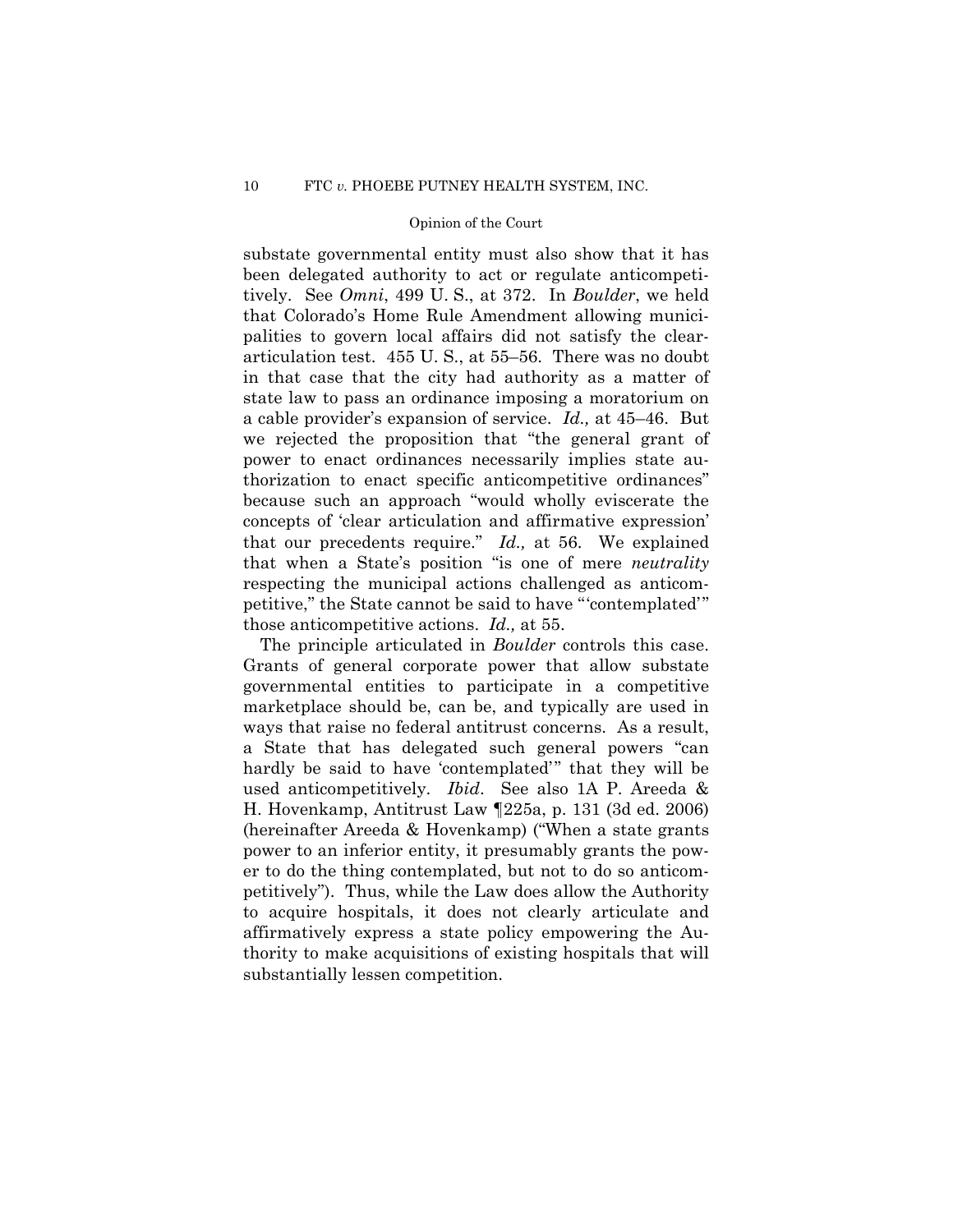B

In concluding otherwise, and specifically in reasoning that the Georgia Legislature "must have anticipated" that acquisitions by hospital authorities "would produce anticompetitive effects," 663 F. 3d, at 1377, the Court of Appeals applied the concept of "foreseeability" from our clear-articulation test too loosely.

In *Hallie*, we recognized that it would "embod[y] an unrealistic view of how legislatures work and of how statutes are written" to require state legislatures to explicitly authorize specific anticompetitive effects before stateaction immunity could apply. 471 U. S., at 43. "No legislature," we explained, "can be expected to catalog all of the anticipated effects" of a statute delegating authority to a substate governmental entity. *Ibid.* Instead, we have approached the clear-articulation inquiry more practically, but without diluting the ultimate requirement that the State must have affirmatively contemplated the displacement of competition such that the challenged anticompetitive effects can be attributed to the "state itself." *Parker*, 317 U. S., at 352. Thus, we have concluded that a state policy to displace federal antitrust law was sufficiently expressed where the displacement of competition was the inherent, logical, or ordinary result of the exercise of authority delegated by the state legislature. In that scenario, the State must have foreseen and implicitly endorsed the anticompetitive effects as consistent with its policy goals.

For example, in *Hallie*, Wisconsin statutory law regulating the municipal provision of sewage services expressly permitted cities to limit their service to surrounding unincorporated areas. See 471 U. S., at 41. While unincorporated towns alleged that the city's exercise of that power constituted an unlawful tying arrangement, an unlawful refusal to deal, and an abuse of monopoly power, we had no trouble concluding that these alleged anticompetitive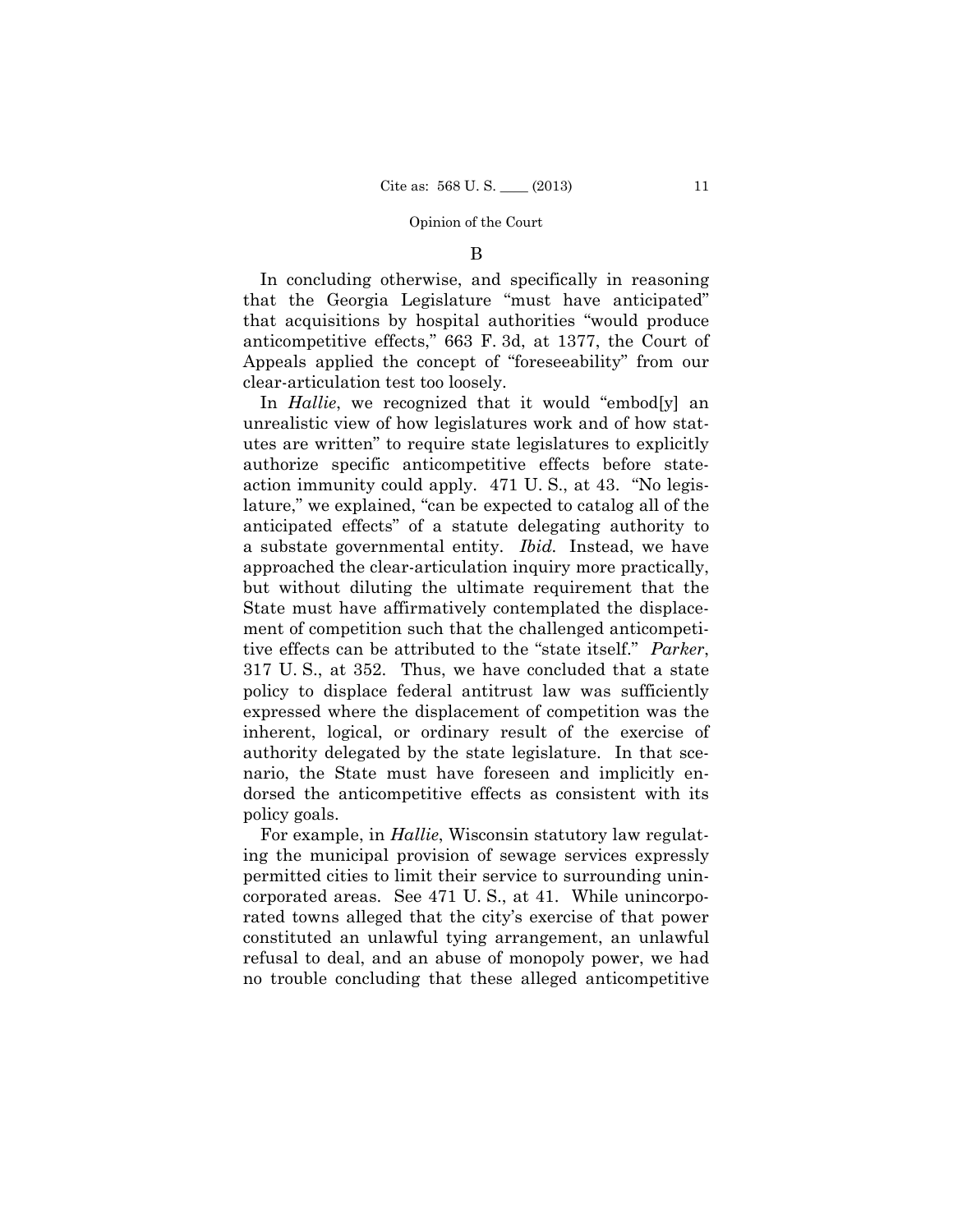effects were affirmatively contemplated by the State because it was "clear" that they "logically would result" from the grant of authority. *Id.*, at 42. As described by the Wisconsin Supreme Court, the state legislature "'viewed annexation by the city of a surrounding unincorporated area as a reasonable *quid pro quo* that a city could require before extending sewer services to the area.'" *Id.*, at 44– 45, n. 8 (quoting *Hallie* v. *Chippewa Falls*, 105 Wis. 2d 533, 540–541, 314 N. W. 2d 321, 325 (1982)). Without immunity, federal antitrust law could have undermined that arrangement and taken completely off the table the policy option that the State clearly intended for cities to have.

 Similarly, in *Omni*, where the respondents alleged that the city had used its zoning power to protect an incumbent billboard provider against competition, we found that the clear-articulation test was easily satisfied even though the state statutes delegating zoning authority to the city did not explicitly permit the suppression of competition. We explained that "[t]he very purpose of zoning regulation is to displace unfettered business freedom in a manner that regularly has the effect of preventing normal acts of competition" and that a zoning ordinance regulating the size, location, and spacing of billboards "necessarily protects existing billboards against some competition from newcomers." 499 U. S., at 373. Other cases in which we have found a "clear articulation" of the State's intent to displace competition without an explicit statement have also involved authorizations to act or regulate in ways that were inherently anticompetitive.7

<sup>7</sup>See *Southern Motor Carriers Rate Conference, Inc.* v. *United States*, 471 U. S. 48, 64, 65, and n. 25 (1985) (finding that a state commission's decision to encourage collective ratemaking by common carriers was entitled to state-action immunity where the legislature had left "[t]he details of the inherently anticompetitive rate-setting process . . . to the agency's discretion"); *Hallie* v. *Eau Claire*, 471 U. S. 34, 42 (1985)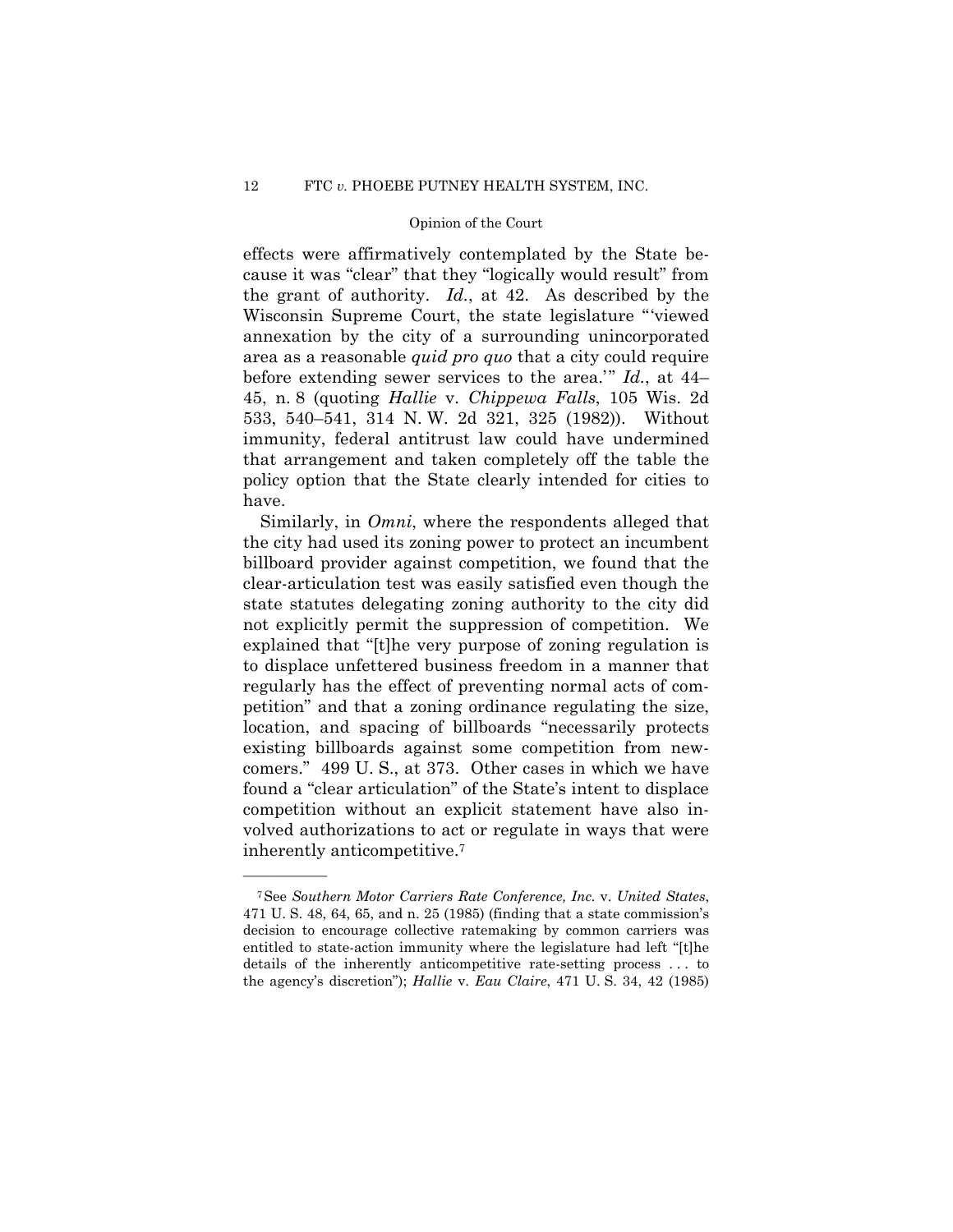By contrast, "simple permission to play in a market" does not "foreseeably entail permission to roughhouse in that market unlawfully." *Kay Elec. Cooperative* v. *Newkirk*, 647 F. 3d 1039, 1043 (CA10 2011). When a State grants some entity general power to act, whether it is a private corporation or a public entity like the Authority, it does so against the backdrop of federal antitrust law. See *Ticor Title*, 504 U. S., at 632. Of course, both private parties and local governmental entities conceivably may transgress antitrust requirements by exercising their general powers in anticompetitive ways. But a reasonable legislature's ability to anticipate that (potentially undesirable) possibility falls well short of clearly articulating an affirmative state policy to displace competition with a regulatory alternative.

Believing that this case falls within the scope of the foreseeability standard applied in *Hallie* and *Omni*, the Court of Appeals stated that "[i]t defies imagination to suppose the [state] legislature could have believed that every geographic market in Georgia was so replete with hospitals that authorizing acquisitions by the authorities could have no serious anticompetitive consequences." 663 F. 3d, at 1377. Respondents echo this argument, noting that each of Georgia's 159 counties covers a small geographical area and that most of them are sparsely populated, with nearly three-quarters having fewer than 50,000 residents as of the 2010 Census. Brief for Respondents 46.

 Even accepting, *arguendo*, the premise that facts about a market could make the anticompetitive use of general

<sup>(</sup>describing *New Motor Vehicle Bd. of Cal.* v. *Orrin W. Fox Co.*, 439 U. S. 96 (1978), as a case where there was not an "express intent to displace the antitrust laws" but where the regulatory structure at issue restricting the establishment or relocation of automobile dealerships "inherently displaced unfettered business freedom" (internal quotation marks and brackets omitted)).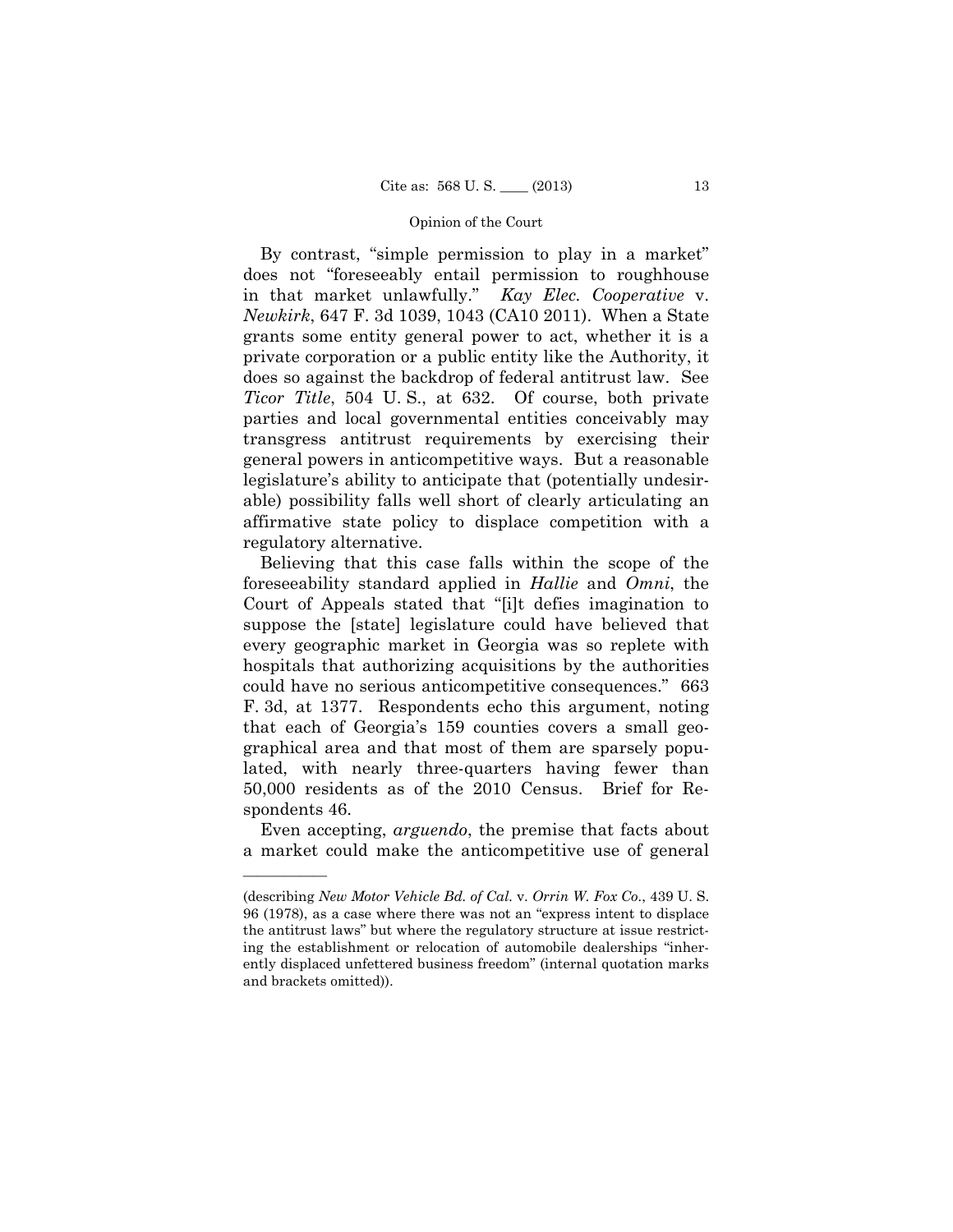corporate powers "foreseeable," we reject the Court of Appeals' and respondents' conclusion because only a relatively small subset of the conduct permitted as a matter of state law by Ga. Code Ann. §31–7–75(4) has the potential to negatively affect competition. Contrary to the Court of Appeals' and respondents' characterization, §31–7–75(4) is not principally concerned with hospital authorities' ability to acquire multiple hospitals and consolidate their operations. Section 31–7–75(4) allows authorities to acquire "projects," which includes not only "hospitals," but also "health care facilities, dormitories, office buildings, clinics, housing accommodations, nursing homes, rehabilitation centers, extended care facilities, and other public health facilities."  $\S 31-7-71(5)$ . Narrowing our focus to the market for hospital services, the power to acquire hospitals still does not ordinarily produce anticompetitive effects. Section 31–7–75(4) was, after all, the source of power for newly formed hospital authorities to acquire a hospital in the first instance—a transaction that was unlikely to raise any antitrust concerns even in small markets because the transfer of ownership from private to public hands does not increase market concentration. See 1A Areeda & Hovenkamp ¶224e(c), at 126 ("[S]ubstitution of one monopolist for another is not an antitrust violation"). While subsequent acquisitions by authorities have the potential to reduce competition, they will raise federal antitrust concerns only in markets that are large enough to support more than one hospital but sufficiently small that the merger of competitors would lead to a significant increase in market concentration. This is too slender a reed to support the Court of Appeals' and respondents' inference.

# IV

A

Taking a somewhat different approach than the Court of Appeals, respondents insist that the Law should not be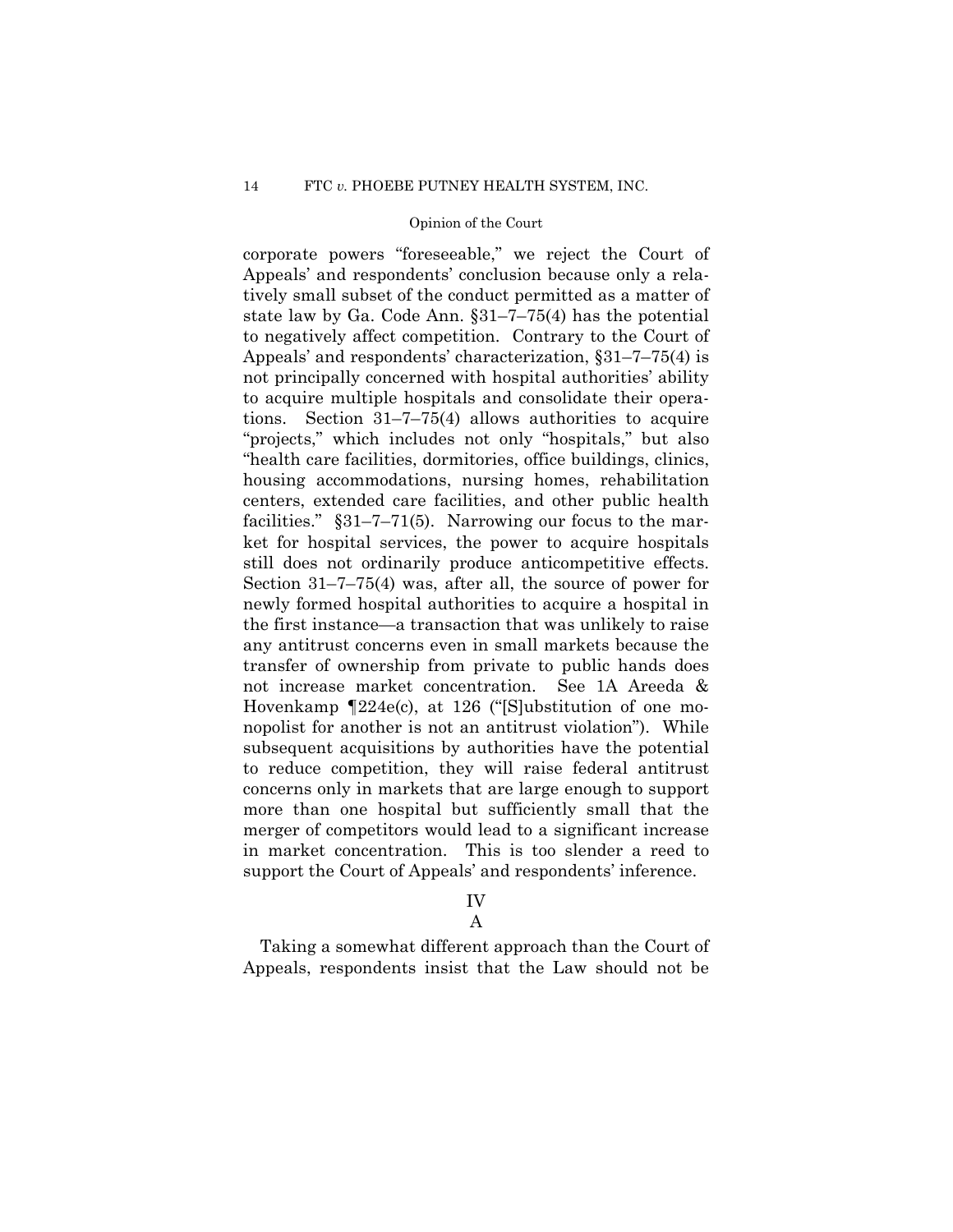and hospital care. See, *e.g.,* Ga. Code Ann. §31–7–75(22). read as a mere authorization for hospital authorities to participate in the hospital-services market and exercise general corporate powers. Rather, they contend that hospital authorities are granted unique powers and responsibilities to fulfill the State's objective of providing all residents with access to adequate and affordable health Respondents argue that in view of hospital authorities' statutory objective, their specific attributes, and the regulatory context in which they operate, it was foreseeable that authorities facing capacity constraints would decide they could best serve their communities' needs by acquiring an existing local hospital rather than incur the additional expense and regulatory burden of expanding a facility or constructing a new one. See Brief for Respondents 33–39.

In support of this argument, respondents observe that hospital authorities are simultaneously empowered to act in ways private entities cannot while also being subject to significant regulatory constraints. On the power side, as the Court of Appeals noted, 663 F. 3d, at 1376–1377, hospital authorities may acquire through eminent domain property that is "essential to the [authority's] purposes."  $§31-7-75(12).$ <sup>8</sup> On the restraint side, hospital authorities are managed by a publicly accountable board, §§31–7– 74.1, 31–7–76, they must operate on a nonprofit basis, §31–7–77, and they may only lease a project for others to

<sup>8</sup>The Court of Appeals also invoked Ga. Code Ann. §31–7–84, which provides that hospital authorities do not have the power to assess taxes, but allows the applicable governing body in the authority's area of operation to impose taxes to cover the authority's expenses. See 663 F. 3d, at 1377. This provision applies in cases in which the county or municipality has entered into a contract with a hospital authority for the use of its facilities. See  $\S$  $31-7-84$ (a),  $31-7-85$ . No such contract exists in this case, and respondents have not relied on this provision in briefing or argument before us.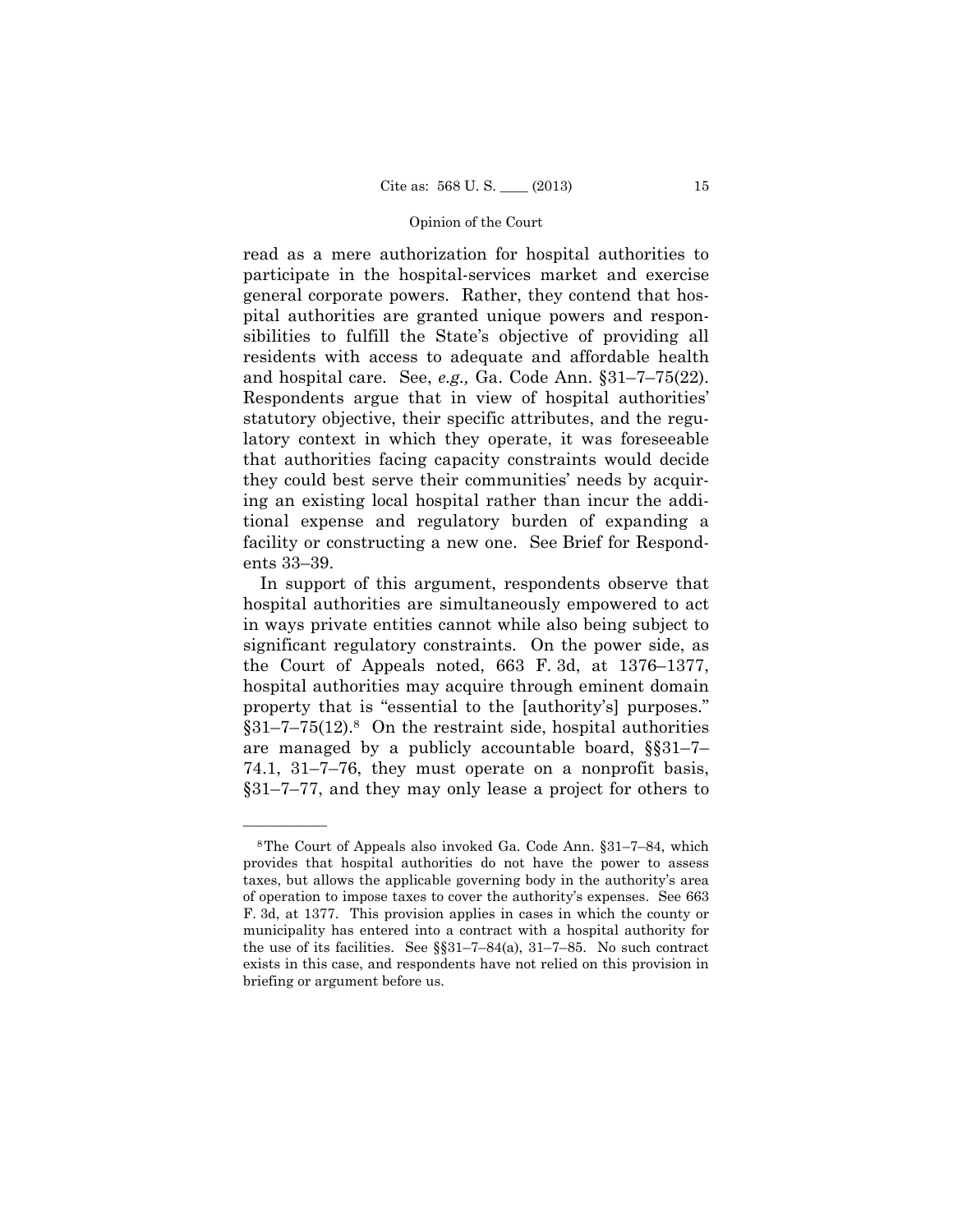operate after determining that doing so will promote the community's public health needs and that the lessee will not receive more than a reasonable rate of return on its investment, §31–7–75(7). Moreover, hospital authorities operate within a broader regulatory context in which Georgia requires any party seeking to establish or significantly expand certain medical facilities, including hospitals, to obtain a certificate of need from state regulators. See §31–6–40 *et seq*.9

We have no doubt that Georgia's hospital authorities differ materially from private corporations that offer hospital services. But nothing in the Law or any other provision of Georgia law clearly articulates a state policy to allow authorities to exercise their general corporate powers, including their acquisition power, without regard to negative effects on competition. The state legislature's objective of improving access to affordable health care does not logically suggest that the State intended that hospital authorities pursue that end through mergers that create monopolies. Nor do the restrictions imposed on hospital authorities, including the requirement that they operate on a nonprofit basis, reveal such a policy. Particularly in light of our national policy favoring competition, these

<sup>9</sup>Georgia first adopted certificate of need legislation in 1978 in part to comply with a since-repealed federal law conditioning federal funding for a number of health care programs on a State's enactment of certificate of need laws. See 1978 Ga. Laws p. 941, as amended, Ga. Code Ann. §31–6–40 *et seq.* (2012); see also National Health Planning and Resources Development Act of 1974, 88 Stat. 2246, repealed by §701(a), 100 Stat. 3799. Many other States also have certificate of need laws. See National Conference of State Legislatures, Certificate of Need: State Health Laws and Programs, online at http://www.ncsl.org/issuesresearch/health/con-certificate-of-need-state-laws.aspx (as visited Feb. 15, 2013, and available in Clerk of Court's case file) (indicating in "States with CON Programs" table that 35 States retained some type of certificate of need program as of December 2011 while 15 other States had such programs but have repealed them).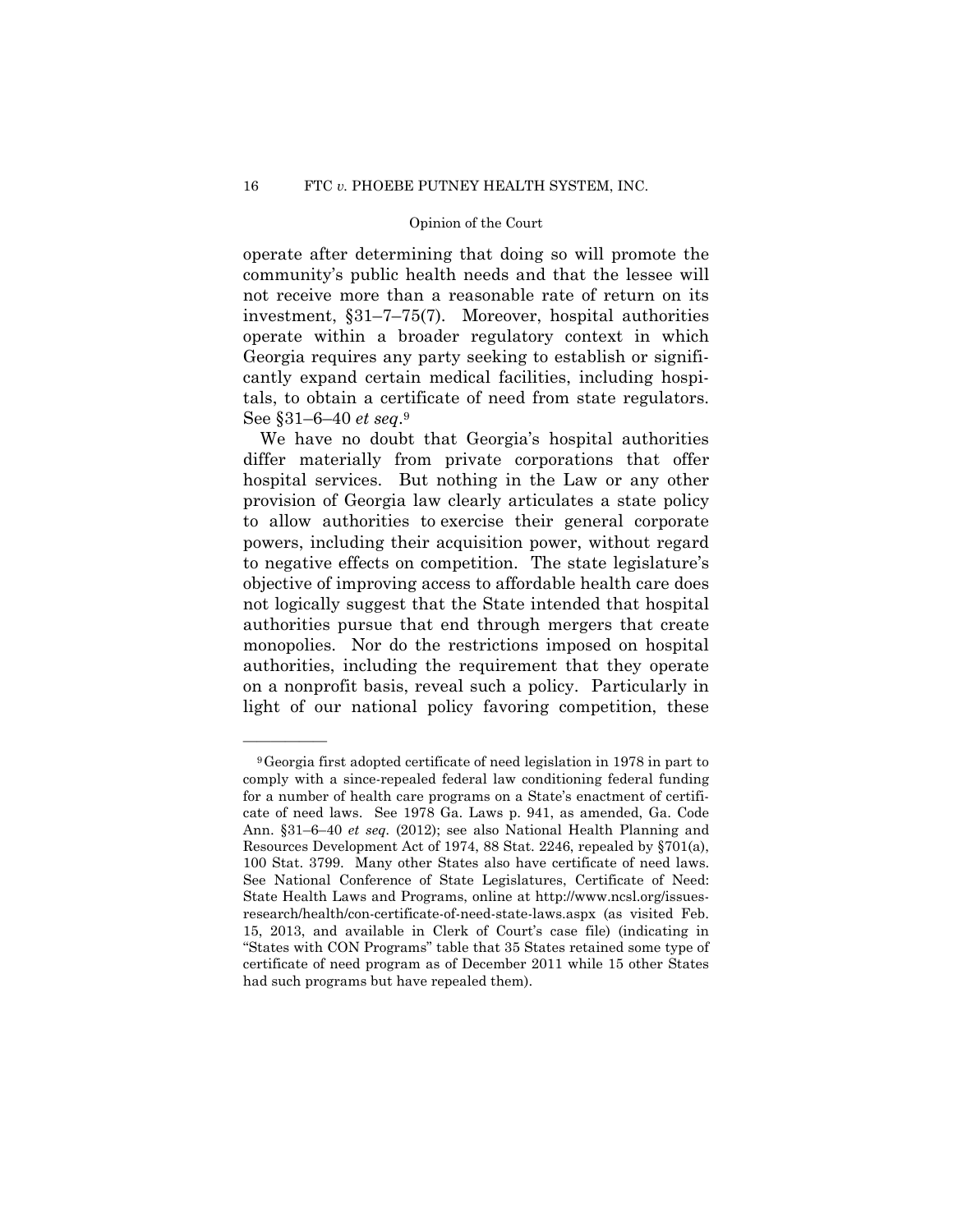restrictions should be read to reflect more modest aims. The legislature may have viewed profit generation as incompatible with its goal of providing care for the indigent sick. In addition, the legislature may have believed that some hospital authorities would operate in markets with characteristics of natural monopolies, in which case the legislature could not rely on competition to control prices. See *Cantor* v. *Detroit Edison Co.*, 428 U. S. 579, 595–596 (1976).

We recognize that Georgia, particularly through its certificate of need requirement, does limit competition in the market for hospital services in some respects. But regulation of an industry, and even the authorization of discrete forms of anticompetitive conduct pursuant to a regulatory structure, does not establish that the State has affirmatively contemplated other forms of anticompetitive conduct that are only tangentially related. Thus, in *Goldfarb* v. *Virginia State Bar*, 421 U. S. 773 (1975), we rejected a state-action defense to price-fixing claims where a state bar adopted a compulsory minimum fee schedule. Although the State heavily regulated the practice of law, we found no evidence that it had adopted a policy to displace price competition among lawyers. *Id.*, at 788–792. And in *Cantor*, we concluded that a state commission's regulation of rates for electricity charged by a public utility did not confer state-action immunity for a claim that the utility's free distribution of light bulbs restrained trade in the light-bulb market. 428 U. S., at 596.

In this case, the fact that Georgia imposes limits on entry into the market for medical services, which apply to both hospital authorities and private corporations, does not clearly articulate a policy favoring the consolidation of existing hospitals that are engaged in active competition. Accord, *FTC* v. *University Health, Inc.*, 938 F. 2d 1206, 1213, n. 13 (CA11 1991). As to the Authority's eminent domain power, it was not exercised here and we do not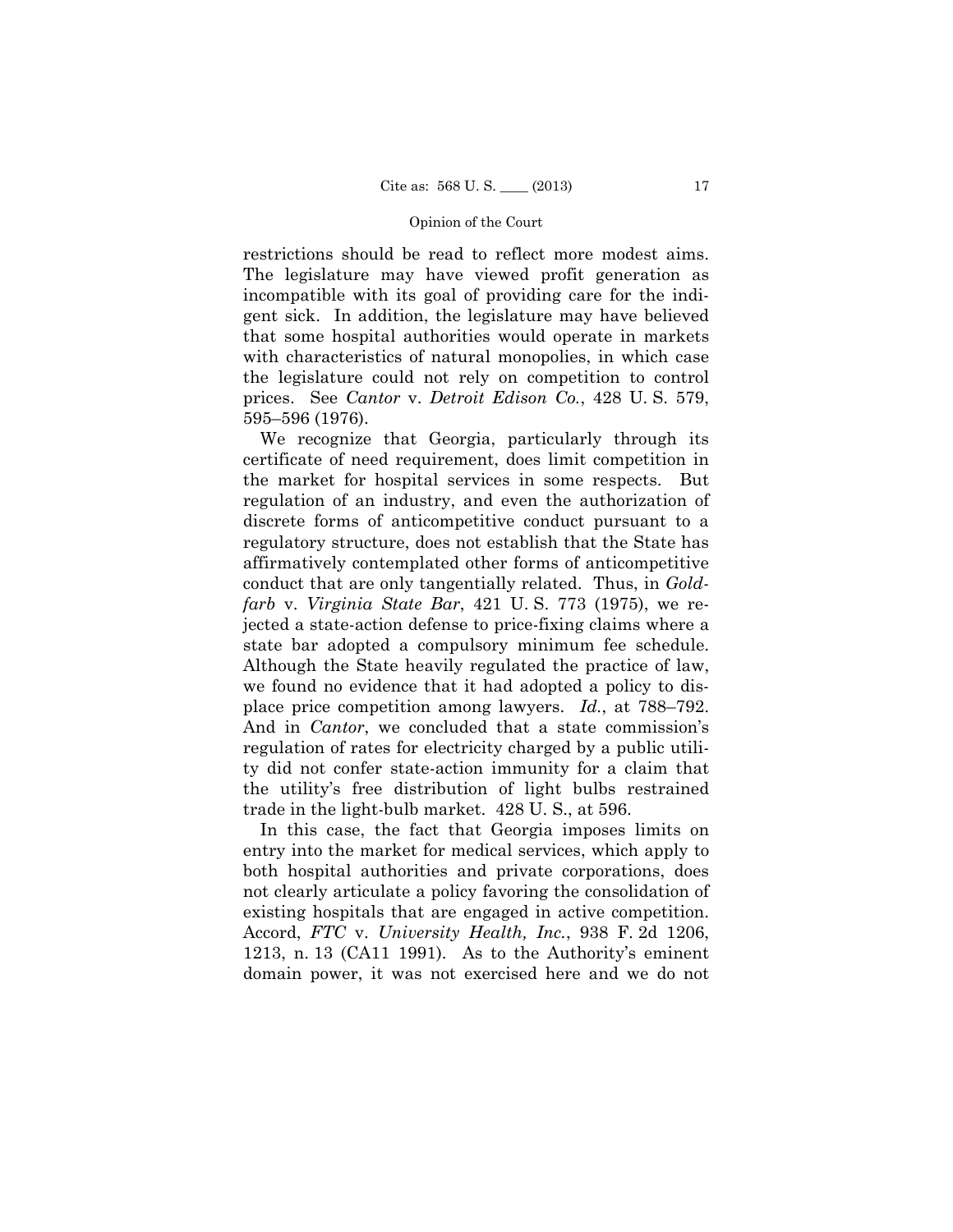find it relevant to the question whether the State authorized hospital authorities to consolidate market power through potentially anticompetitive acquisitions of existing hospitals.

## B

Finally, respondents contend that to the extent there is any doubt about whether the clear-articulation test is satisfied in this context, federal courts should err on the side of recognizing immunity to avoid improper interference with state policy choices. See Brief for Respondents 43–44. But we do not find the Law ambiguous on the question whether it clearly articulates a policy authorizing anticompetitive acquisitions; it does not.

More fundamentally, respondents' suggestion is inconsistent with the principle that "state-action immunity is disfavored." *Ticor Title*, 504 U. S., at 636. *Parker* and its progeny are premised on an understanding that respect for the States' coordinate role in government counsels against reading the federal antitrust laws to restrict the States' sovereign capacity to regulate their economies and provide services to their citizens. But federalism and state sovereignty are poorly served by a rule of construction that would allow "essential national policies" embodied in the antitrust laws to be displaced by state delegations of authority "intended to achieve more limited ends." 504 U. S., at 636. As an *amici* brief filed by 20 States in support of the FTC contends, loose application of the cleararticulation test would attach significant unintended consequences to States' frequent delegations of corporate authority to local bodies, effectively requiring States to disclaim any intent to displace competition to avoid inadvertently authorizing anticompetitive conduct. Brief for State of Illinois et al. as *Amici Curiae* 12–17; see also *Surgical Care Center of Hammond, L. C.* v. *Hospital Serv. Dist. No. 1*, 171 F. 3d 231, 236 (CA5 1999) (en banc). We